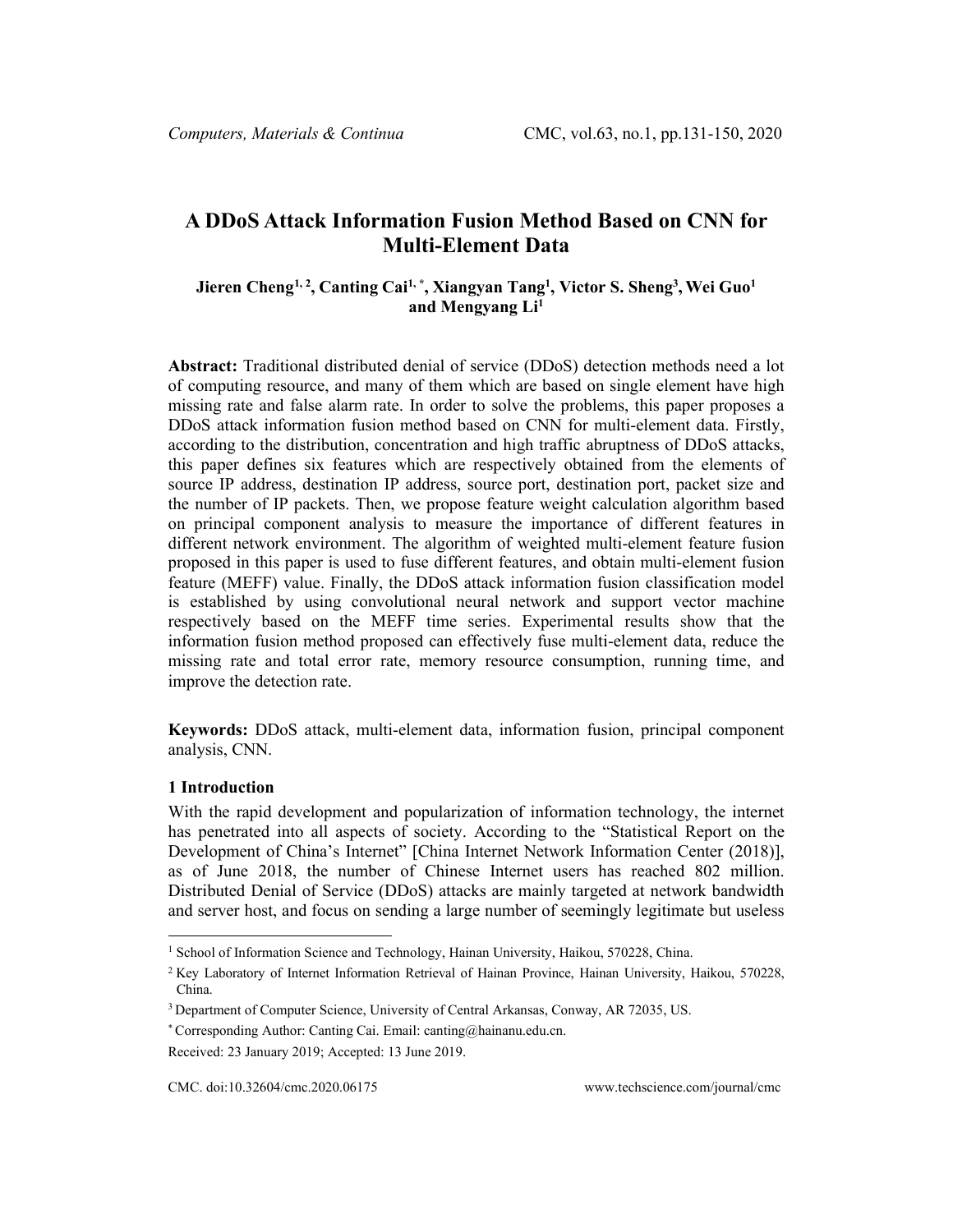network packets to a victim host from a large number of zombie hosts, and then, denial of service occurs because of network congestion and depletion of network resources. The result is that network packets from the legitimate users are submerged, and the legitimate users cannot access the network resources in the server.

The Arbor Networks Report [Arbor Networks (2018)] shows that the frequency and complexity of DDoS attacks are rising in recent years, and there are 7.5 million DDoS attack cases in 2017, covering approximately one-third of global Internet traffic. It can be seen that DDoS attacks are still very rampant and are the main method of cyber-attack. Therefore, it is necessary to find a way to effectively integrate multiple features of DDoS attack to identify DDoS attacks more accurately.

The paper is organized as follows, Section 2 is the introduction of related work, Section 3 is the definition of multi-element features of DDoS attacks, Section 4 is the introduction of the information fusion method based on multi-element features, Section 5 is the introduction of the experiment, and Section 6 is the summary and outlook of the full text.

#### **2 Related works**

In recent years, DDoS attacks have spread more and more widely, and more and more fields are involved. A large number of researchers have also done a lot of research on DDoS attacks. Sahoo et al. [Sahoo, Puthal, Tiwary et al. (2018)] studied the stream-based nature of software defined networks and proposed a detection method for low-rate DDoS attack on the control layer based on the measurement of generalized entropy (GE). Realtime detection of abnormal network activities in the system log can be achieved by an online unsupervised deep learning method [Tuor, Kaplan, Hutchinson et al. (2017)]. According to the DDoS attack characteristics, Cheng proposed many different types of classifiers [Cheng, Zhou, Liu et al. (2018); Cheng, Tang and Yin (2017); Cheng, Zhang, Tang et al. (2018)]. Idhammad et al. [Idhammad, Afdel and Belouch (2018)] proposed a semi-supervised method for DDoS attack detection. Liu et al. [Liu, Cai, Xu et al. (2015)] proposed a solution which offers physical isolation during virtual network embedding to make sure the security of network. Cheng et al. [Cheng, Xu, Tang et al. (2018)] proposed a method to detect DDoS attacks based on changes of old IP address and new IP address, which could be identified in the early stages of the attack. With the development and popularity of IoT devices, DDoS attack in IoT devices become more and more serious. In 2016, hacker Anna-senpai launched large-scale DDoS attack by mirai virus in IoT devices, which broke the history record of DDoS attack traffic. As DDoS attacks gradually penetrate into IoT devices, the attack methods are more and more complex and diverse, and the damage is getting bigger and bigger. Antonakakis et al. [Antonakakis, April, Bailey et al. (2017)] analyzed the emergence and evolution of Mirai, got the characteristic of the vulnerable IoT devices, and proposed technical and non-technical interventions measure. In conclusion, the attack methods of DDoS attacks are updated rapidly, and the method with single elements can't identify DDoS attacks well. It is necessary to put forward an information fusion method based on multi-element features to detected DDoS attack.

Nowadays, in the era of big data, it is full of massive, diverse, high-speed and variable data everywhere. Information fusion is a multi-level, multi-faceted and multi-dimensional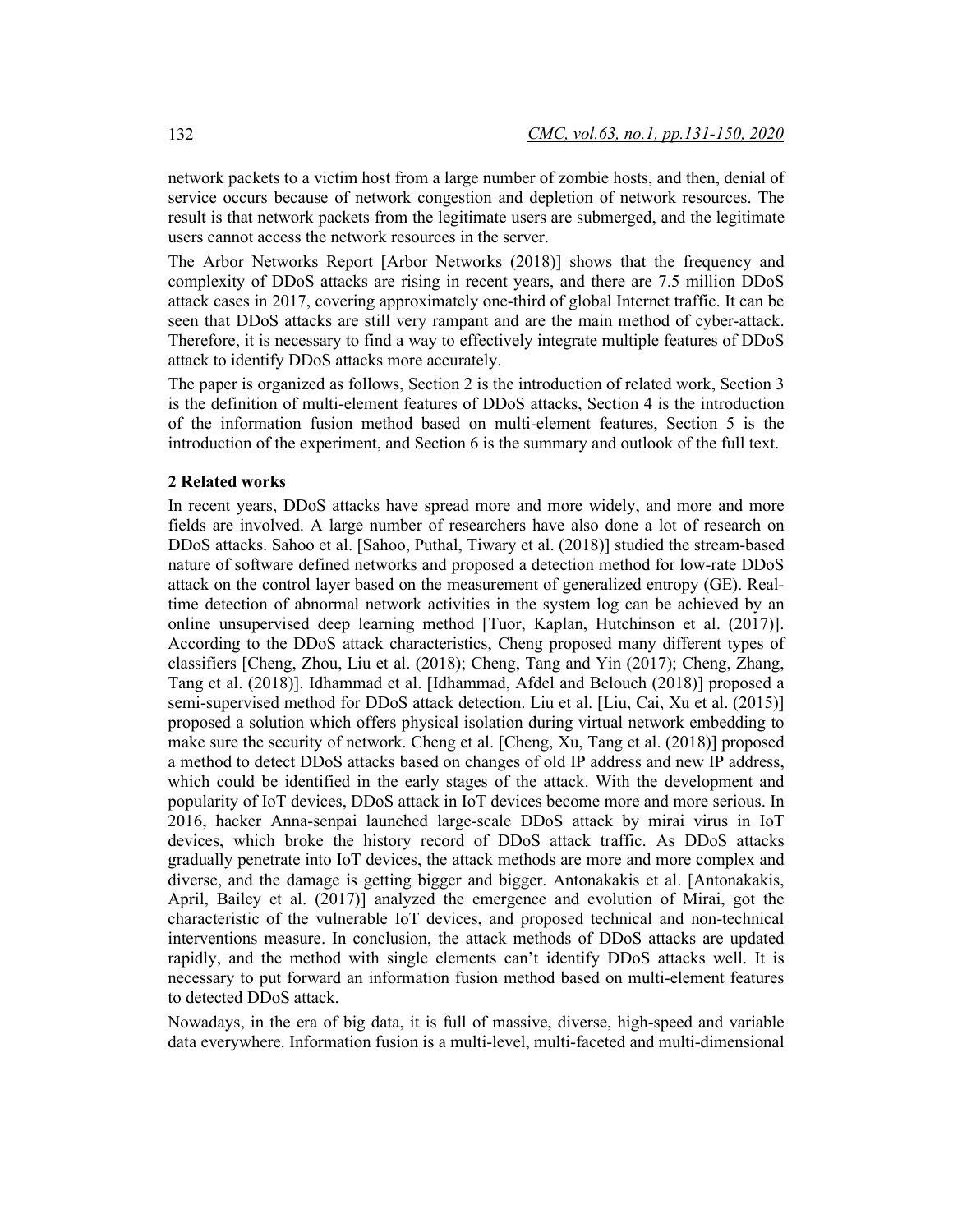deep processing process for multi-source and heterogeneous data, and it can get more complete, more accurate, and timelier process results. At present, many researchers are working and searching in the field of information fusion, and there have been many scientific research results. Wu et al. [Wu and Wang (2018)] developed a game theory analysis of detection strategies combining Nash equilibrium theory. MüUller et al. [MüUller, Kuwertz, Mühlenberg et al. (2017)] designed data fusion component to achieve situational awareness and helped people make correct judgments. Golestan et al. [Golestan, Khaleghi, Karray et al. (2016)] solved the problem of road safety by combining information fusion with bayesian network. Lin [Lin (2016)] proposed a multi-sensor information fusion algorithm, mainly through the neural network and Bayesian. Costa et al. [Costa, Yu, Atiahetchi et al. (2018)] proposed an architecture that used probabilistic ontology to accelerate the process of network asset planning. Yuan et al. [Yuan and Li (2018)] proposed an information fusion mechanism that can effectively resist attacks. Li et al. [Li, Lu, Liu et al. (2018)] proposed a network security situation assessment method, and solved the limitation of some assessment methods that only focus on attack behaviors. Liu et al. [Liu, Pan, Zhang et al. (2017)] proposed a multi-source information fusion method which calculate the credibility of emergency messages by analyzing the data from on-board sensors to detect forged emergency messages. Smart devices raise the issue of data fusion [Esposito, Castiglione, Palmieri et al. (2018)]. Lian et al. [Lian, Zhang, Xie et al. (2018)] proposed a deep fusion model to improve learning ability.

In view of the characteristic of DDoS attacks, diversity, abruptness, high traffic and unpredictability, this paper proposes a new DDoS attack information fusion method based on multi-element data, which can fuse multi-element data effectively, improve the detection rate for DDoS attacks, lower the missing rate and total error rate, and reduce running time and memory usage.

## **3 Multi-element feature definition of DDoS attack**

This paper analyzes the characteristics of DDoS attack and the difference between normal flow and attack flow, and extracts features according to the characteristics of DDoS attack.

## *3.1 DDoS attack feature analysis*

Through the research on a large number of classical DDoS attacks cases, it is found that the types of DDoS attacks are increasingly diverse, and the attack methods are more and more complex. DDoS attacks are of distribution, concentration and high traffic abruptness as follows:

- **(1) Distribution.** When an attack is launched, the attacker can send a large number of useless data packets to the target host by controlling a large number of puppet machines, and the attacker can forge a great quantity of fake source IP addresses continuously or randomly. Puppet machines choose to use a random source port to attack. Since attackers want to exhaust the network resources of the target host as much as possible, puppet machines occupy all ports of the target host as much as possible. Therefore, when an attack occurs, the source IP address is distributed, the source port is distributed, and the destination port is distributed.
- **(2) Concentration.** When an attack is launched, the attacker chooses a specific target host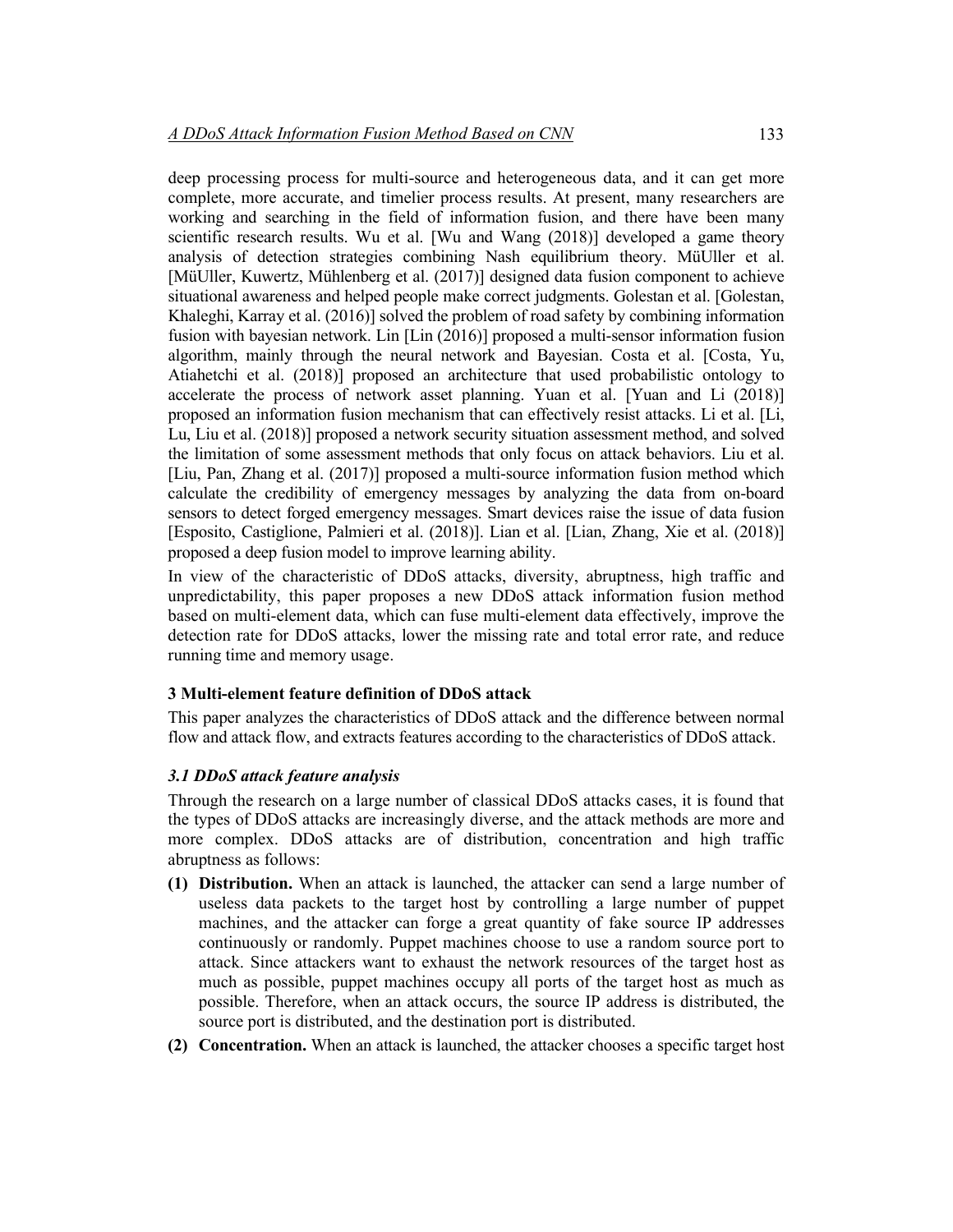to attack, and the size of attacking packets is consistent. Therefore, when an attack occurs, the destination IP address is concentrated, and the size of packets is concentrated.

**(3) High traffic abruptness.** When an attack is launched, many puppet machines send a large number of useless data packets to the target host. Therefore, when an attack occurs, the number of packets suddenly increases.

According to the above summary, multiple elements in the network stream will change when an attack is launched. If only a single element is considered, the current network condition cannot be fully represented. Therefore, this paper extracts multi-element features for fusion.

#### *3.2 Extraction of multi-element features*

Assume that the network flow *F* in unit time *T* is  $\langle (t_1, \textit{sip}_1, \textit{dip}_1, \textit{sp}_1, \textit{dp}_1, \textit{p}_1), \cdots, (t_n, \textit{sip}_n, \textit{dip}_n, \textit{sp}_n, \textit{dp}_n, \textit{p}_n) \rangle$ , where  $i = 1, 2, \cdots, n$ ,

 $t_i$ ,  $\sin \theta_i$ ,  $\sin \theta_i$ ,  $\sin \theta_i$ ,  $p_i$  represent time, source IP address, destination IP address, source port, destination port, and packet's size of the *i* − *th* data packet respectively.

**Definition 1.** During sampling time, the Source IP Address Feature (SIPAF) of the network flow *F* is defined as follows:

$$
SIPAF = \left| \bigcup_{i=1}^{n} \{ \sin(i) \} \right| \tag{1}
$$

In the definition of SIPAF, the type number of source IP address of the network flow *F* per unit time is counted, and this feature can better reflect the network flow situation. DDoS attack is an attack that the attacker sends a large number of useless packets to a victim host from a large number of fake IP addresses and the requests from normal legitimate network users will be covered up, which can achieve the purpose of attacking a victim host and consuming network resources. According to the analysis, the number of different source IP addresses in the network stream should be less and stable in a period of time under normal circumstances. When an attack is launched, the number of different source IP addresses will increase suddenly because a large number of fake IP addresses flood in the network stream. SIPAF is larger under attacking than that in normal circumstances; therefore, it can effectively distinguish normal network flow and abnormal network flow.

**Definition 2.** During sampling time, the Destination IP Address Feature (DIPAF) of the network flow is defined as follows:

$$
DIPAF = \left| \bigcup_{i=1}^{n} \{ dip_i\} \right| \tag{2}
$$

In the definition of DIPAF, the type number of destination IP address of the network flow *F* per unit time is counted. According to the analysis, the number of different destination IP addresses in the network stream will be more and stable under normal circumstances. When an attack is launched, the attacker will find a target host, and the destination IP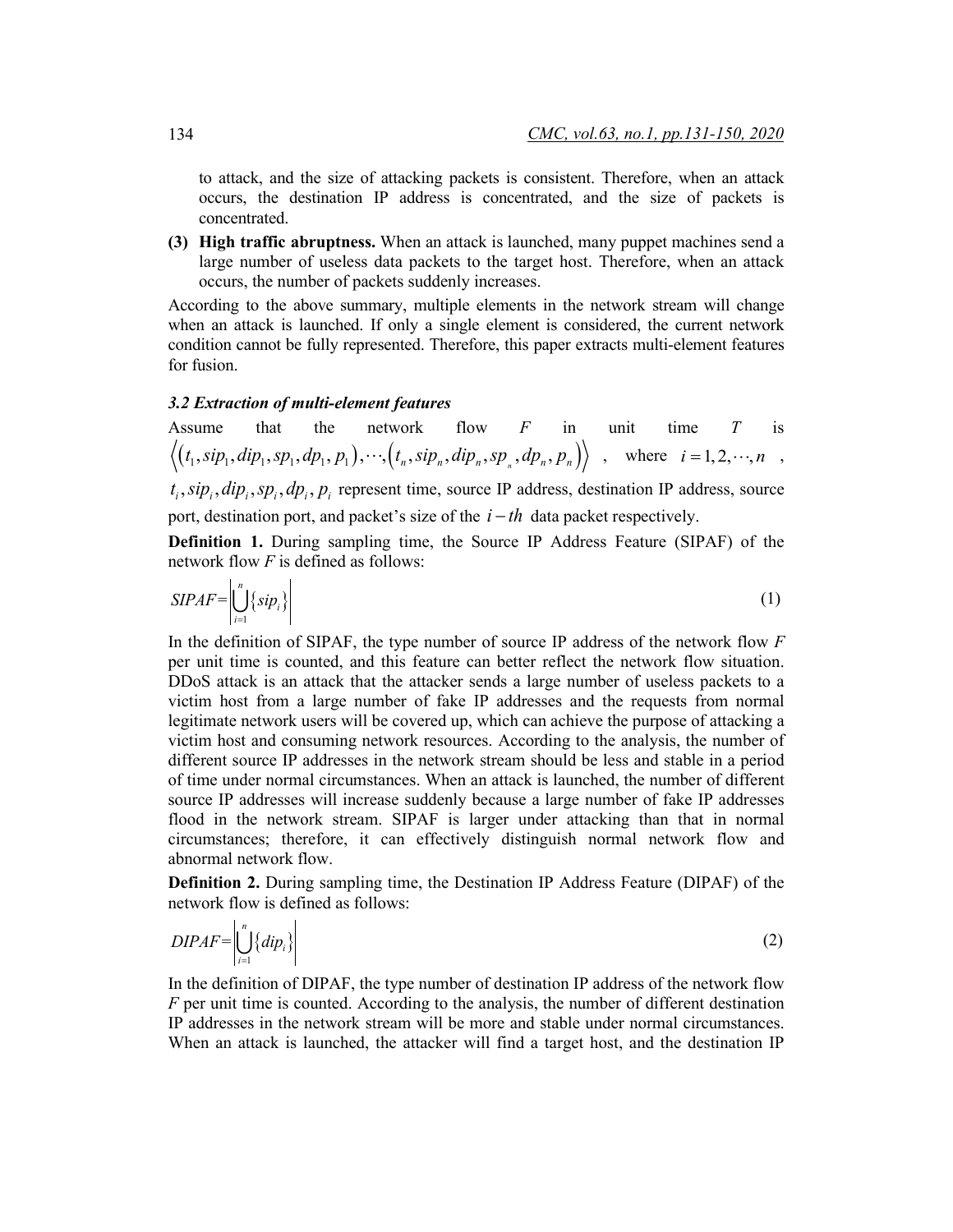address is relatively concentrated. Therefore, DIPAF is less under attacking than that in normal circumstances, which can effectively distinguish normal network flow from abnormal network flow.

**Definition 3.** During sampling time, the Source Port Feature (SPF) of the network flow is defined as follows:

$$
SPF = \left| \bigcup_{i=1}^{n} \{sp_i\} \right| \tag{3}
$$

In the definition of SPF, the type number of source port of the network flow *F* per unit time is counted. DDoS attack is an attack that the attacker sends a large number of useless packets to the victim target host by controlling a large number of puppet machines which will select the ports randomly. Under normal circumstances, the type number of source port in the network stream will be less and stable. When an attack occurs, the number of source port will increase.

**Definition 4.** During sampling time, the destination Port Feature (DPF) of the network flow is defined as follows:

$$
DPF = \left| \bigcup_{i=1}^{n} \{ dp_i \} \right| \tag{4}
$$

In the definition of DPF, the type number of destination port of the network flow *F* per unit time is counted. In order to exhaust network resources, attackers will occupy network resources as much as possible, which makes it impossible for normal users to access to the network. The puppet machine occupies different ports of the victim target host. Under normal circumstances, the number of different destination ports in the network flow is in a low level. On the contrary, it will increase suddenly when attacks occur.

**Definition 5.** During sampling time, the Packet Number Feature (PNF) of the network flow is defined as follows:

 $PNF = n$  (5)

In the definition of PNF, the number of packets of the network flow *F* per unit time is counted. According to the analysis, the number of packets is less under normal circumstances than that under attacking.

**Definition 6.** During sampling time, the Packet Size Feature (PSF) of the network flow is defined as follows:

$$
PSF = \left| \bigcup_{i=1}^{n} \{p_i\} \right| \tag{6}
$$

In the definition of PSF, the type of packets' size of the network flow *F* per unit time is counted. In normal network, the size of a video and a text are different obviously, even the same text, their size may be different in different environments. However, the size of DDoS attack packets is of the same size. According to the analysis, under normal circumstances, there are almost different sizes of packets in the network stream. However, the size of packets is all the same when an attack is launched. Therefore, PSF will be less in attacking than that in normal circumstances.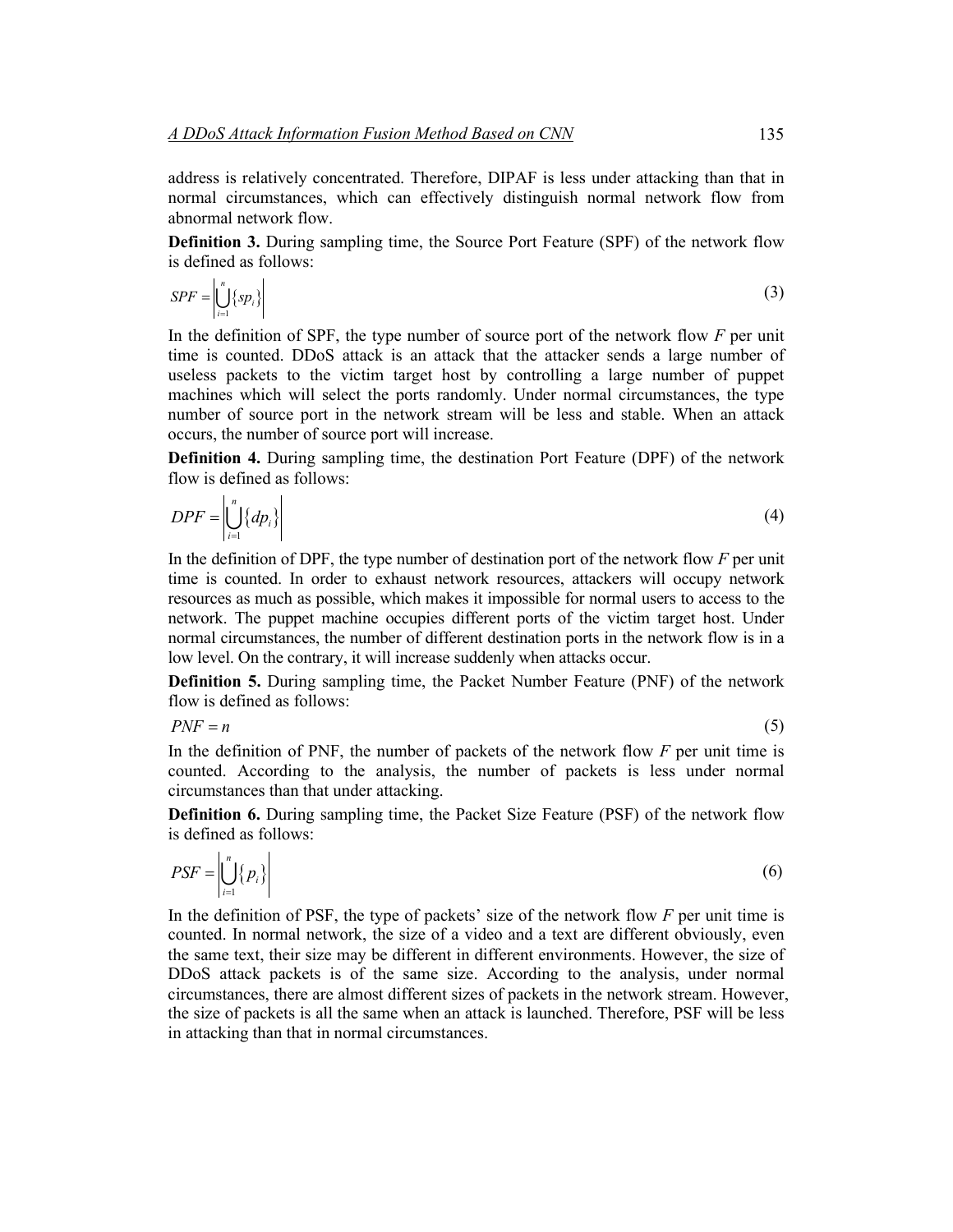The six multi-element features defined above can reflect the current network situation, but they are not applicable to all situations. For example, when network congestion occurs, there may be misjudged as the occurrence of DDoS attack. Therefore, this paper proposes a DDoS attack information fusion method based on CNN for multi-element features, it can fuse multi-element features form multiple perspectives, which can reflect the real situation of the network more accurately.

#### **4 Information fusion method**

Information fusion is the process of correlating and synthesizing data and information obtained from single and multiple sources to get accurate location and identity estimates, as well as a comprehensive and timely assessment of the threats and their importance. Nowadays, information fusion technology is especially needed in the era of big data, and many researchers have done some related work in the field of information fusion. For example, some researchers put for-ward several unique context development dynamics and architectures [Snidaro, García and Llinas (2015)]. Information fusion is a discussion and evaluation of the quality of information and con-textual quality, the relationship between them, and their impact on the performance of fusion systems [Rogova and Snidaro (2018)]. Paggi et al. [Paggi, Soriano and Lara (2018)] proposed a multi-agent information fusion system model to improve the quality of processed information. Guo et al. [Guo, Yin, Li et al. (2018)] proposed a method to improve the recommendation system by using improved Dempster-Shafer theory to fuse multiple sources of information. In the big data environment, the data is diverse, but they can be more comprehensively viewed through the way of information fusion.

## *4.1 Feature weight calculation model*

Due to the expression abilities of different features in different network environment are different, the ability to describe the network is not the same. The features acquired on the victim and the attacker is also different. Therefore, we propose to obtain different weights through principal component analysis method to measure the expression abilities of different features in current network environment.

Principal Component Analysis (PCA) is a multivariate statistical method that investigates the correlation among multiple variables. It studies how to reveal the internal structure among multiple variables through a few principal components. Principal component analysis can eliminate the interferences among the evaluation indicators, because principal component analysis transforms the original data indicator variables to form mutually independent principal components. Since principal component analysis is a multivariate analysis method, it is suitable for the processing of multivariate features in this paper. The feature weight calculation model based on principal component analysis proposed in this paper mainly considers the contribution of each feature in the multivariate features to determine the value of weight.

First of all, according to the extraction of the multi-element features in Section 3, the multi-element features are obtained as follows: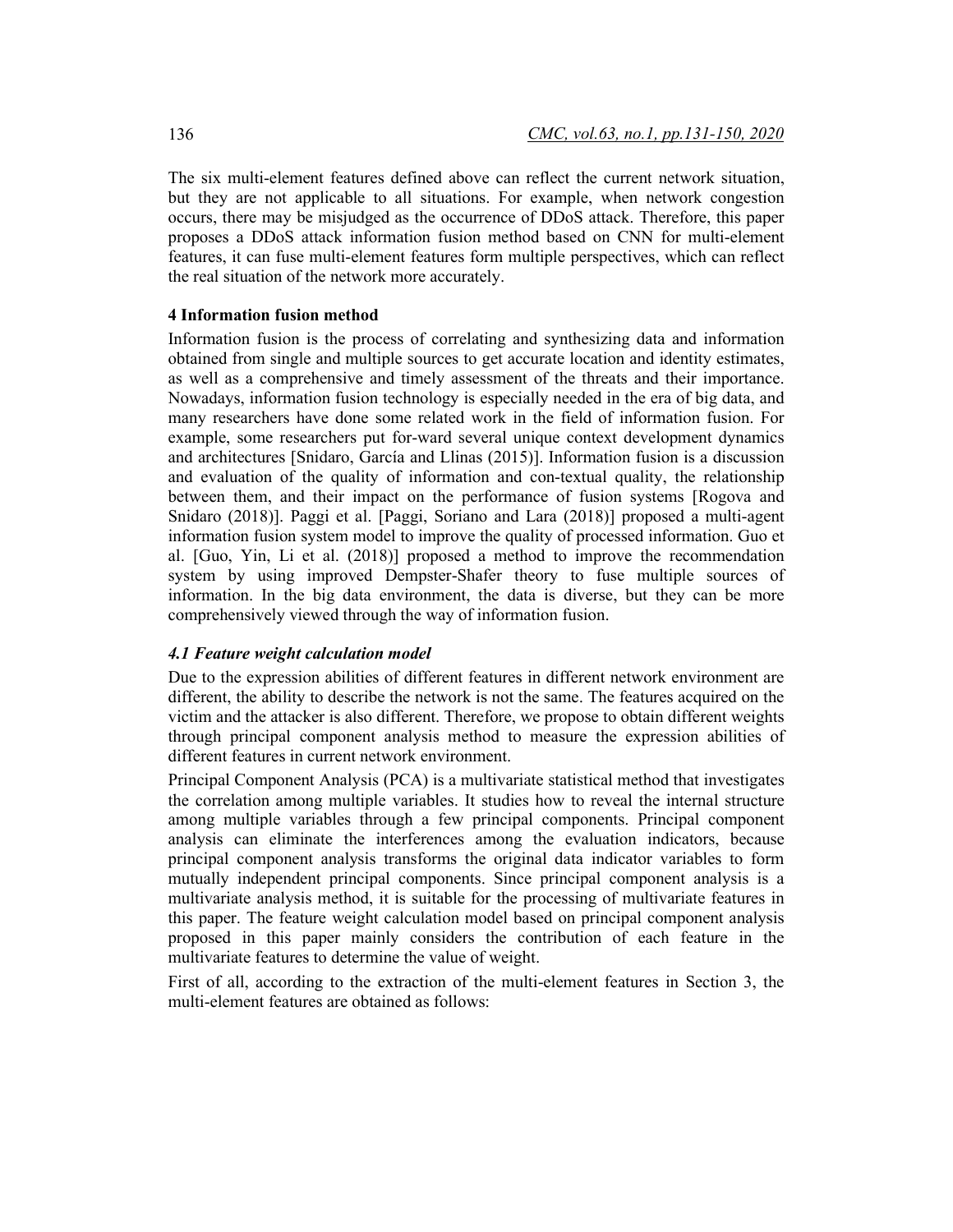$$
X = \begin{bmatrix} x_{11} & x_{12} & \cdots & x_{16} \\ x_{21} & x_{22} & \cdots & x_{26} \\ \vdots & \vdots & \vdots & \vdots \\ x_{n1} & x_{n2} & \cdots & x_{n6} \end{bmatrix} = (X_1 \ X_2 \ \cdots \ X_6)
$$
(7)  

$$
X_i = \begin{bmatrix} x_{1i} \\ x_{2i} \\ \vdots \\ x_{ni} \end{bmatrix}
$$
(8)

where *X1*, *X2*, *X3*, *X4*, *X5* and *X6* represent *SIPAF*, *DIPAF*, *SPF*, *DPF*, *PNF* and *PSF* respectively, *n* represents the number of samples.

Through normalizing the matrix *X* in Formula 8, the data matrix *Z* is obtained:

$$
Z_{ij} = \frac{x_{ij} - \overline{x}_j}{\sigma_{x_j}}, \quad i \neq j, \quad i = 1, 2, \dots, n; \quad j = 1, 2, \dots, 6
$$
\n
$$
Z = \begin{bmatrix} z_{11} & z_{12} & \cdots & z_{16} \\ z_{21} & z_{22} & \cdots & z_{26} \\ \vdots & \vdots & \vdots & \vdots \\ z_{n1} & z_{n2} & \cdots & z_{n6} \end{bmatrix} = (Z_1 \ Z_2 \ \cdots \ Z_6)
$$
\n(10)

where  $\overline{x}_j$  represents the mean of the *j*-th column,  $\sigma_{x_j}$  represents the standard deviation of the  $j-th$  column.

By using Formula 10, covariance matrix *R* is obtained:

$$
R = \frac{1}{n-1} Z Z^T
$$
\n<sup>(11)</sup>

Calculate the characteristic root  $\lambda_i$  and characteristic vector  $\gamma_i$  of the matrix *R*, six linear combinations of principal components are obtained:

$$
F_1 = \gamma_{11} X_1 + \gamma_{21} X_2 + \dots + \gamma_{61} X_6
$$
  
\n
$$
F_2 = \gamma_{12} X_1 + \gamma_{22} X_2 + \dots + \gamma_{62} X_6
$$
  
\n
$$
\dots
$$
  
\n
$$
F_6 = \gamma_{16} X_1 + \gamma_{26} X_2 + \dots + \gamma_{66} X_6
$$
  
\n(12)

Calculate the variance contribution rate of the  $j$ - $th$  principal component according to Formula 12: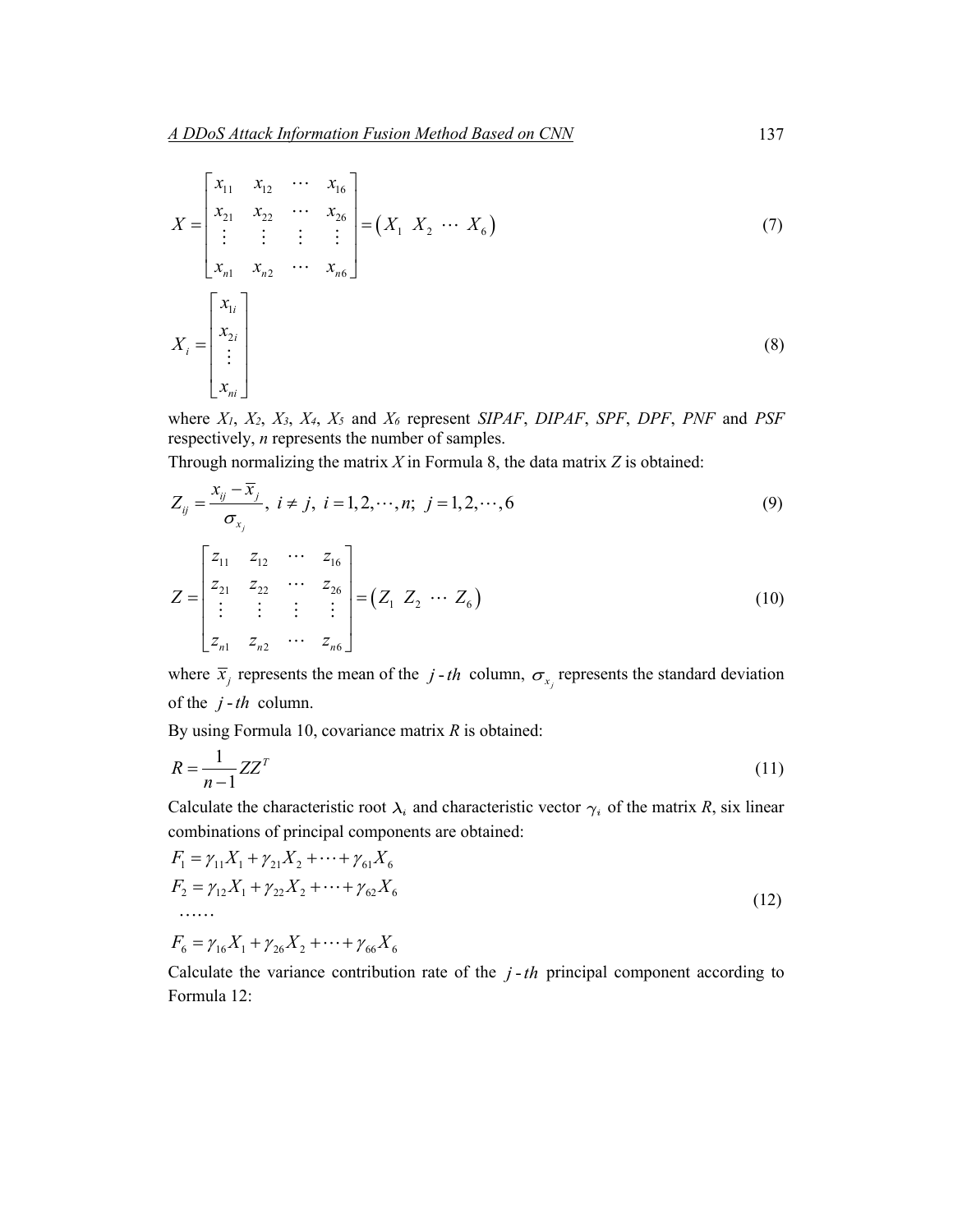$$
\alpha_i = \frac{\lambda_i}{\sum_{k=1}^6 \lambda_k} \tag{13}
$$

When the cumulative variance contribution rate of the current  $m-th$  principal components is greater than 85%, the m principal components are selected. Calculate the weight of each feature by using Formula 13, then get the final weight of each feature by normalization.

$$
\omega_i = \frac{\sum_{k=1}^{m} \gamma_{ik} \alpha_k}{\sum_{k=1}^{m} \alpha_k} \tag{14}
$$

where *w1*, *w2*, *w3*, *w4*, *w5* and *w6* represent the weight of *SIPAF*, *DIPAF*, *SPF*, *DPF*, *PNF* and *PSF* respectively.

#### *4.2 Weighted multi-element feature fusion*

The current network situation is more and more complex, and the single-element feature can only unilaterally express the network situation. For the characteristics of high flow and changeability of DDoS attack, single-element feature cannot identify DDoS attack accurately. This paper proposes a multi-element features information fusion method to consider information from multiple perspectives. A weighted feature-level fusion method is proposed to deal with the six multi-element features extracted in Section 3, and it considers the information of multi-element features comprehensively, which can reflect the current network environment more accurately.

This paper defines a Multi-element Fusion Feature (MEFF) which are calculated from the six multi-element features of information, including *SIPAF*, *DIPAF*, *SPF*, *DPF*, *PNF* and *PSF*.

$$
MEFF = \omega_1 \lg(SIPAF) + \omega_2 \lg(DIPAF) + \omega_3 \lg(SPF) +
$$
  
\n
$$
\omega_4 \lg(DPF) + \omega_5 \lg(PNF) + \omega_6 \lg(PSF)
$$
\n(15)

where  $w_1$ ,  $w_2$ ,  $w_3$ ,  $w_4$ ,  $w_5$  and  $w_6$  represent the weight of the six features respectively by calculating from principal component analysis in Section 4.1. This paper calculates the logarithm of *SIPAF*, *DIPAF*, *SPF*, *DPF*, *PNF* and *PSF* because the values of features are highly differentiated. If logarithm operation is not carried out, the direction of the gradient will deviate, the training time will be too long and the effect will be not ideal when taking gradient descent. After carrying out the logarithm operation, the value of features is relatively concentrated, and the precision and convergence speed are improved.

## *4.3 Classification model based on CNN*

In order to verify the correctness of the information fusion method proposed in this paper, we construct a classification model based on convolutional neural network. Convolutional Neural Network (CNN) is a typical artificial feed-forward neural network,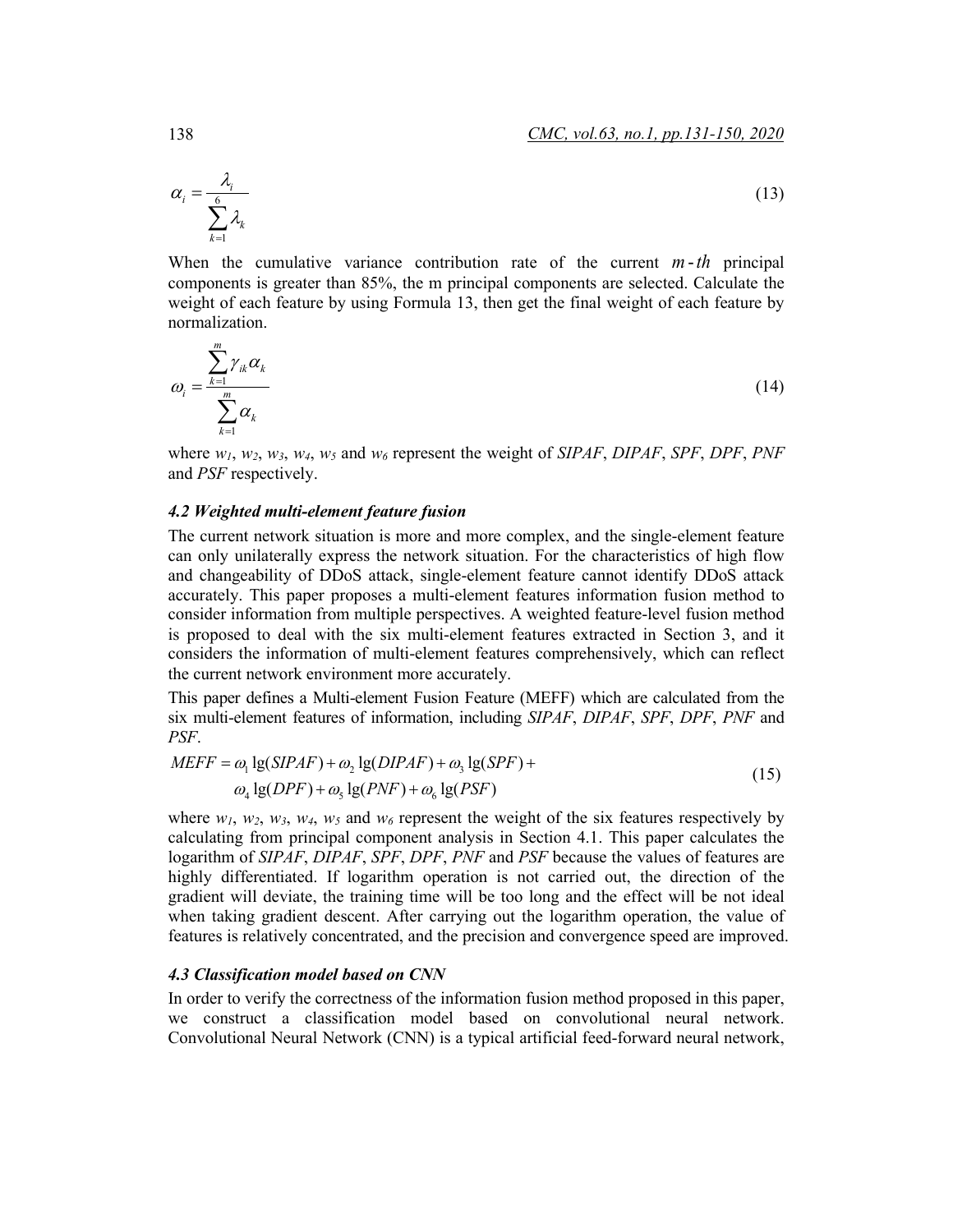which essentially extracts the characteristics of input data by establishing multiple filters. As the number of network layers increases, CNN continuously analyzes the extracted features to obtain the final features. CNN has two characteristics: local connection and weight sharing. The convolutional layer and the previous layer are connected by local connection and weight sharing, which greatly reduces the number of parameters, reduces the network complexity, makes the network more robust, and can effectively prevent over-fitting.

The basic structure of the convolutional neural network: input layer, convolutional layer, pooling layer, fully connected layer, and output layer. In general, the convolutional layer and the pooling layer alternately appear. Finally, the features of the pooling layer are connected to form a feature vector, and the feature vector obtains a classification vector through the fully connected layer.

**Convolutional layer.** The convolution layer is composed of multiple feature maps, and each feature map is composed of multiple neurons. Each neuron is connected to the upper feature map by the convolutional kernel. Convolutional layer extracts the features of different levels of input layer through convolution. The form of convolutional layer is as follows:

$$
x_j^l = f\left(\sum_{i \in M_j} x_j^{l-1} k_{ij}^l + b_j^l\right) \tag{16}
$$

where *l* represents the current layer, *b* represents the bias of the current layer, *k* represents the convolutional kernel,  $M_i$  represents the convolution window of the  $j-th$ convolutional kernel. Activation functions are commonly used sigmoid, tanh, relu. In this paper, we choose relu activation function. Relu activation function is defined as follows:

$$
f(x) = \max(0, x) \tag{17}
$$

When  $x > 0$ , the gradient is always 1, and there is no gradient dissipation problem, and convergence is fast. When  $x < 0$ , the output of this layer is 0. The more neurons that are 0 after training, the more and more sparse they will be. The extracted features will be approximately representative and the stronger the generalization ability will be.

**Pooling layer.** The pooling layer is also composed of multiple feature maps behind the convolutional layer. Each feature map of the pooling layer only corresponds to one feature map of the previous layer, and the number of feature maps does not change. The convolutional layer is the input layer of the pooling layer. The form of pooling layer is as follows:

$$
x_j^l = f\left(\beta_j^l \text{down}(x_j^{l-1}) + b_j^l\right) \tag{18}
$$

where  $down(x_i)$  represents down-sampling of the  $j$ -th neuron. Each output feature map has weight  $\beta$  and bias  $\alpha$ .

**Fully connected layer.** After multiple convolutional layers and pooling layers, one or more fully connected layers are connected. Each neuron in the fully connected layer is fully connected to all neurons in the previous layer. The activation function of each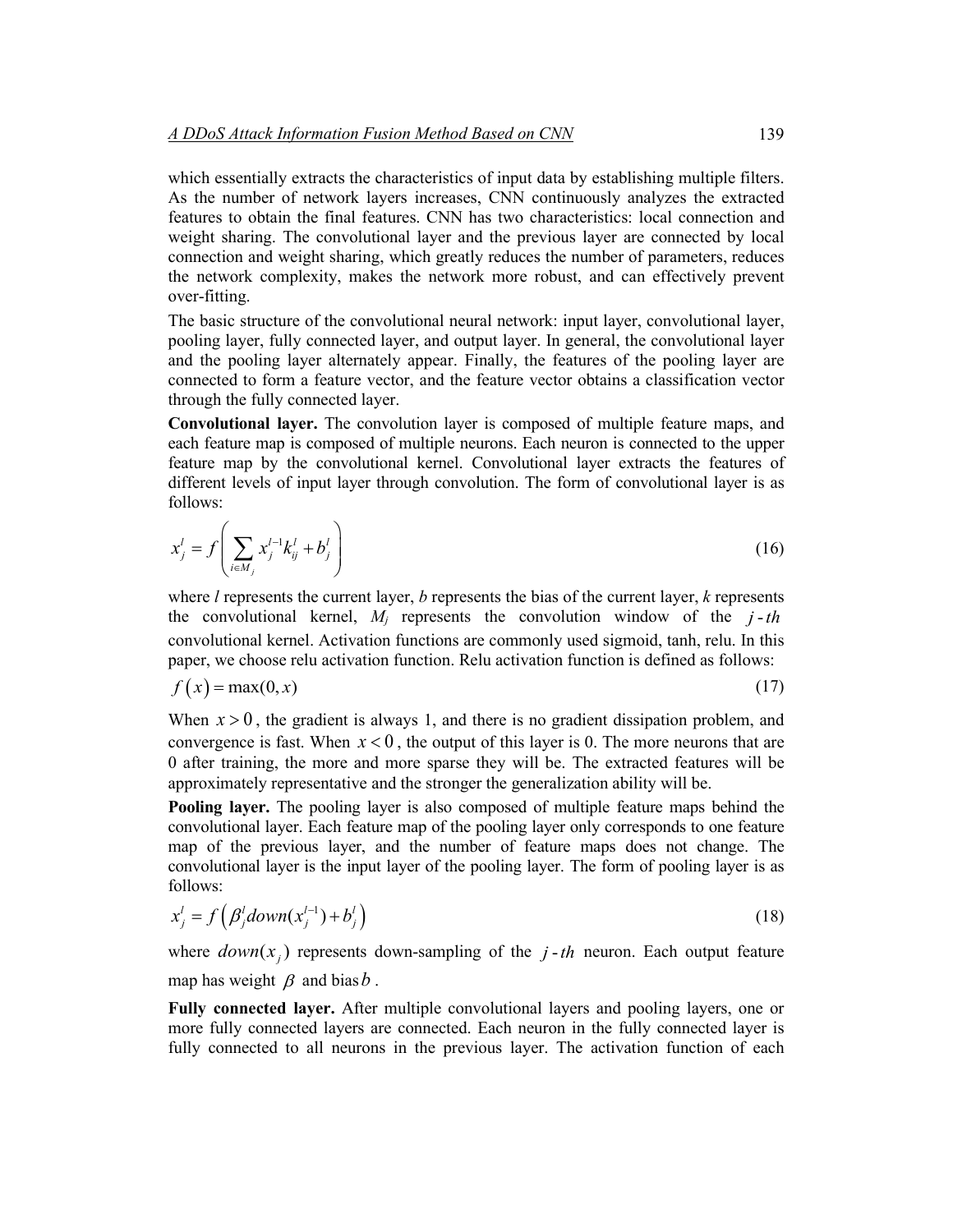neuron in the fully connected layer usually chooses relu function, and the output value of the last fully connected layer is delivered to an output layer, which can be classified by softmax.

In this paper, a one-dimensional convolutional neural network consisting of three convolutional layers, three pooling layers and two fully connected layers is constructed.

#### **5 Experiment**

#### *5.1 Experimental data set and evaluation standard*

This paper selects the data set of CAIDA DDoS Attack 2007. The size of data set is 21 GB. We introduce five related performance evaluation standards to evaluate the experimental results including Detection Rate (DR), Missing Rate (MR), False alarm rate (FR), Error Rate (ER), Accuracy, Running Time (RT) and Memory Usage (MU). The calculation formula of evaluation standards define as follows:

$$
DR = \frac{TN}{TN + FN} \tag{19}
$$

$$
MR = \frac{FN}{TN + FN} \tag{20}
$$

$$
ER = \frac{FN + FP}{TP + FP + TN + FN}
$$
\n<sup>(21)</sup>

$$
Accuracy = 1 - ER
$$
 (22)

where *TN* represents the number of attack samples that are correctly identified, *FN* represents the number of attack samples that are misidentified, *TP* represents the number of normal samples that are correctly identified, *FP* represents the number of normal samples that are misidentified.

$$
RT = \frac{\sum_{i=1}^{n} time}{n}
$$
 (23)

where *time* represents the running time of program each time, *n* represents the times of running program.

$$
MU = \frac{\sum_{i=1}^{n} \text{memory}}{n} \tag{24}
$$

where *memory* represents the amount of memory used of program each time.

#### *5.2 Experimental results and analysis*

In this paper, normal data samples and attack data samples are obtained from the data set of DDoS Attack 2007. First of all, the six features of *SIPAF*, *DIPAF*, *SPF*, *DPF*, *PNS* and *PSF* were extracted according to the rule of multi-element features extraction in Section 3 with  $\Delta t = 0.1s$ . Then, according to the weight determination method in Section 4.1, the weight of the features in Formula 14 are obtained that  $w_1$ ,  $w_2$ ,  $w_3$ ,  $w_4$ ,  $w_5$  and  $w_6$  are 0.186,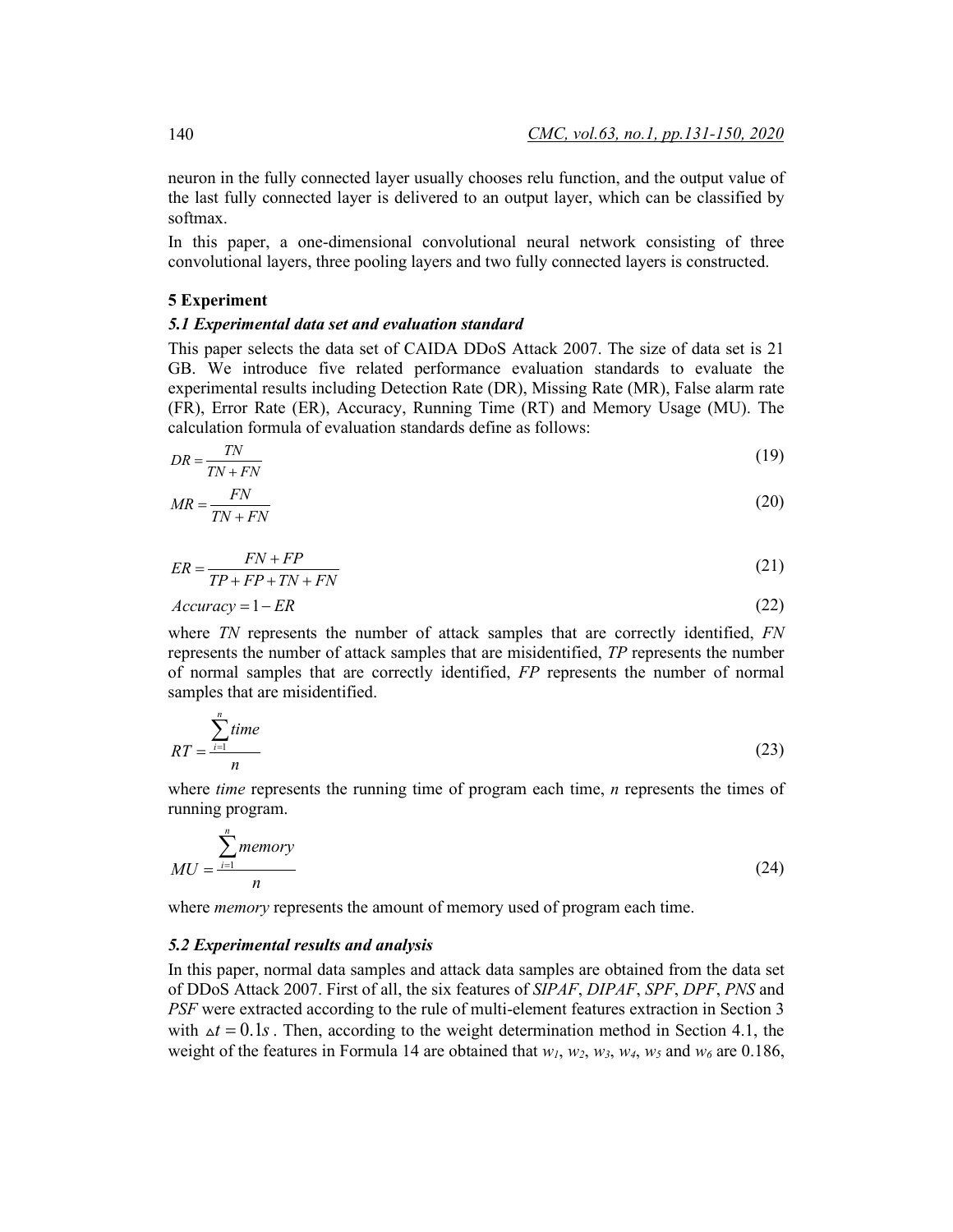0.122, 0.185, 0.19, 0.186 and 0.131 respectively. Finally, *MEFF* is obtained from multielement features fusion formula.

In order to verify the validity and universality of the multi-element feature information fusion method proposed in this paper, we performed comparison experiments, and the specific steps and the results of the comparison experiment are as follows.

# *5.2.1 Comparison of the performance of MEFF and other features based on CNN*

In this experiment, the number of training set samples is unchanged, and five different test set samples are randomly selected from the test set that it contains normal flow and attack flow. The number of the five test set samples are 500, 1000, 2000, 5000 and 10000. In this experiment, we compare the performance of detection rate, missing rate and error rate between MEFF feature and other six features in different number of samples based on CNN model.



**Figure 1:** Comparison of detection rate in different test set samples based on CNN

It can be seen from Fig. 1 that MEFF, SIPAF, DIPAF, SPF, DPF, PNF and PSF can detect DDoS attacks better. When the number of test samples is 500, the detection rate of each feature is 70% except PSF whose detection rate is 69.6%. However, when the number of samples is 1000, it is obvious that the detection rate of each feature is greatly different. Among these features, the two features with high detection rate are MEFF and SIPAF, and they are 89.8% and 90% respectively. The gap between them is only 0.2%. It can be seen that the detection effect of these two features is not much different. However, the detection rates of DIPAF, SPF, DPF, PNF and PSF are 84.2%, 82.2%, 88.8%, 85% and 82% respectively. Compared with the detection rate of MEFF feature, the detection rates of other features are quite worse than MEFF feature. MEFF feature has better detection effect. When the number of samples in the test set is 2000, the detection rate of PSF feature is the lowest, only 87.5%, while the detection rate of MEFF feature and SIPAF feature are 92% and 92.1%, the difference gap between them is only 0.1%. When the number of samples in the test set is 5000, the detection rate of MEFF and SIPAF remains high, and the gap between them is smaller, only 0.04%. On the contrary, the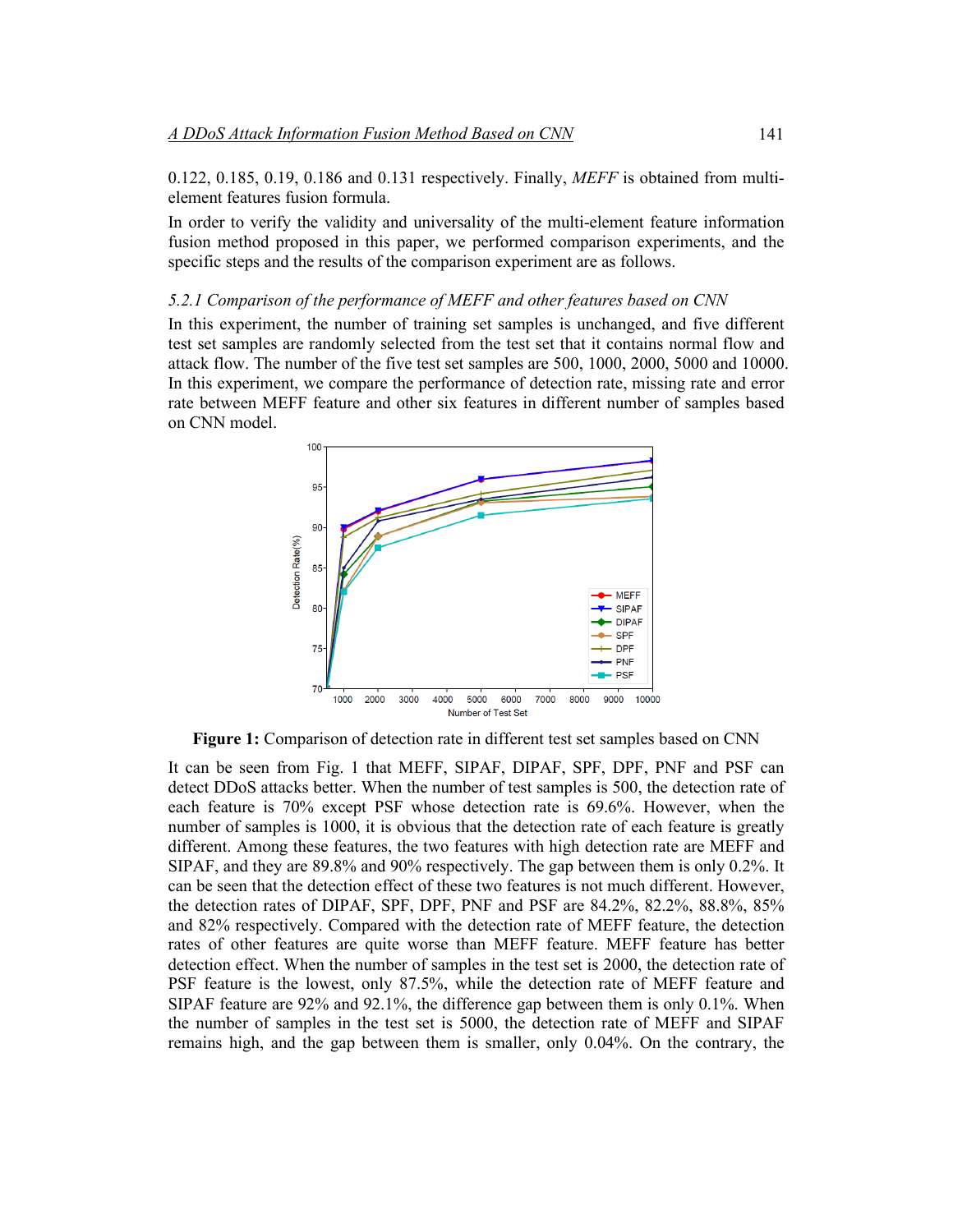detection rate of DPF feature and PNF feature increases slowly compared with the case when the sample size is 2000. When the number of samples is 10000, the trend of features' detection rate is relatively stable. According to the experimental results, we can find that with the increase of sample size, the gap of detection rate between MEFF and SIPAF feature is getting smaller and smaller, which indicates that the fusion feature MEFF proposed in this paper can effectively identify DDoS attacks. When the number of samples is different, the detection rate of MEFF feature is generally higher than that of other features, such as DIPAF, SPF, DPF, PNF and PSF. Because MEFF takes into account the information of multiple elements, including source IP address, destination IP address, source port, destination port, packets size and number of packets, it has a higher detection rate than those features that only consider a single aspect. Fig. 1 shows that the detection rate of features increases with the increase of the number of samples in the test set. Based on the CNN model, the detection rate grows rapidly at the beginning and slowly at the later stage.

| Feature      | Evaluation | Number of Test Set |      |      |      |       |
|--------------|------------|--------------------|------|------|------|-------|
|              | Indexes    | 500                | 1000 | 2000 | 5000 | 10000 |
| <b>MEFF</b>  | $MR(\%)$   | 30                 | 10.2 | 8    | 4.04 | 1.74  |
|              | ER $(\% )$ | 15                 | 5.1  | 4    | 2.02 | 0.87  |
| <b>SIPAF</b> | $MR(\%)$   | 30                 | 10   | 7.9  | 4    | 1.68  |
|              | ER $(\%$   | 15                 | 5    | 3.95 | 2    | 0.84  |
| <b>DIPAF</b> | MR(%)      | 30                 | 15.8 | 11.1 | 6.76 | 4.93  |
|              | ER $(\% )$ | 15                 | 7.9  | 5.55 | 3.38 | 2.47  |
| <b>SPF</b>   | $MR(\%)$   | 30                 | 17.8 | 11.1 | 6.92 | 6.15  |
|              | ER $(\% )$ | 15                 | 8.9  | 5.55 | 3.46 | 3.08  |
| <b>DPF</b>   | $MR(\%)$   | 30                 | 11.2 | 8.8  | 5.8  | 2.88  |
|              | ER $(\% )$ | 15                 | 5.6  | 4.4  | 2.9  | 1.44  |
| <b>PNF</b>   | $MR(\%)$   | 30                 | 15   | 9.2  | 6.5  | 3.76  |
|              | ER $(\% )$ | 15                 | 7.5  | 4.6  | 3.25 | 1.88  |
| <b>PSF</b>   | $MR(\%)$   | 30.4               | 18   | 12.5 | 8.48 | 6.42  |
|              | ER $(\% )$ | 15.4               | 9.2  | 6.35 | 4.28 | 3.85  |

**Table 1:** Comparison of different test set samples based on CNN in MR and ER

Tab. 1 shows the performance of missing rate and total error rate of MEFF, SIPAF, DIPAF, SPF, DPF, PNF and PSF with different samples of test set. When the number of samples is 500, the missing rate and total error rate of each feature are basically the same, indicating that in the case of small samples, the performance of missing rate and total error rate of each feature is similar. However, with the increase of the number of samples, the missing rate and total error rate of different features are obviously different. When the number of samples is 1000, MEFF feature and SIPAF feature maintain lower missing rate and lower total error rate, and even reduce 20% compared with the sample size of 500. On the contrary, other features have higher missing rate and total error rate, especially PSF feature whose missing rate is 18%. When the sample size is 2000, the missing rate of SIPAF is the lowest among these features, only 7.9%, while that of MEFF is 8%, which means it is not much different between them. When the number of samples is 2000, DIPAF feature and SPF feature have the same missing rate and total error rate which are 11.1% and 5.55% respectively. When the sample size is 5000, the missing rate of MEFF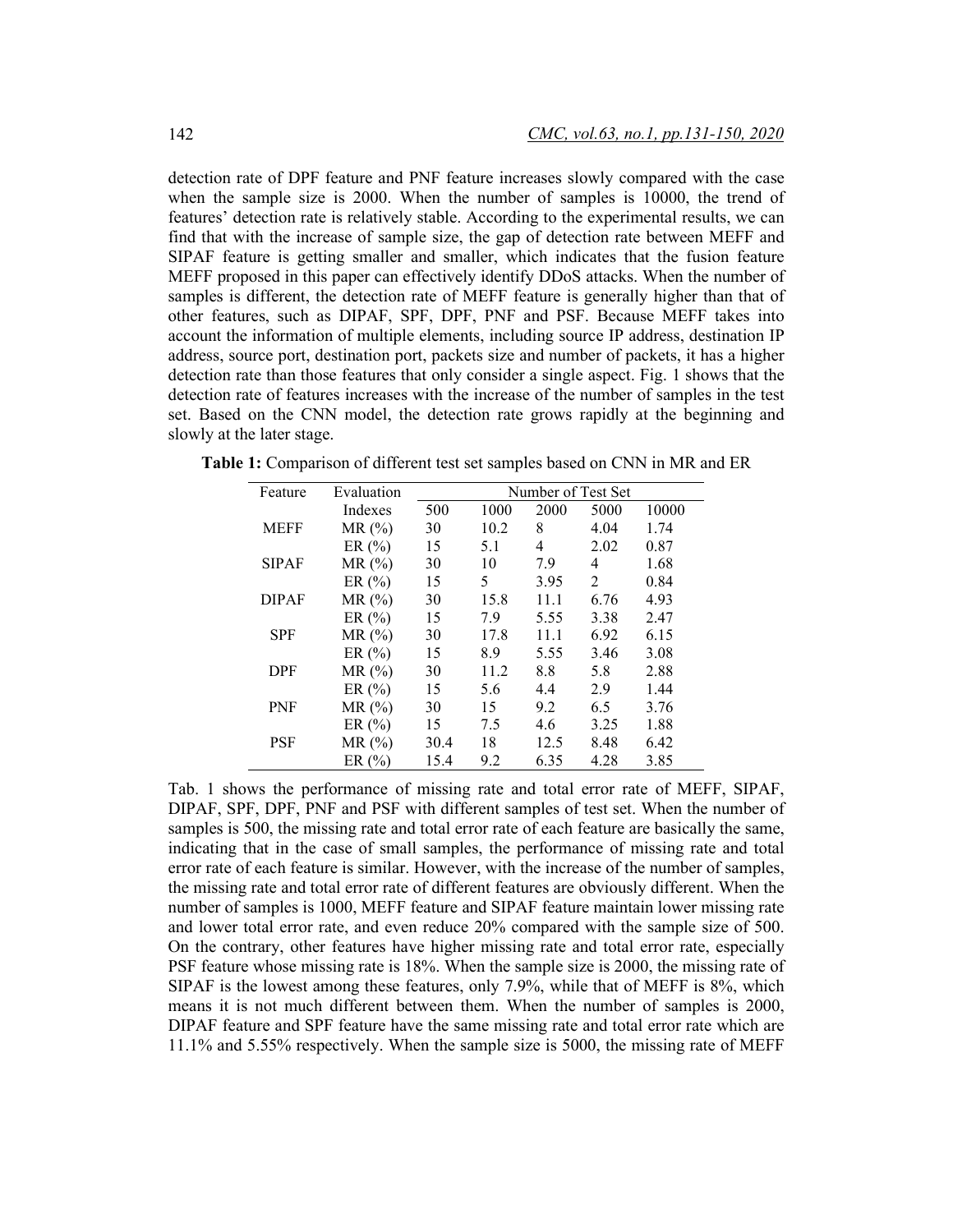feature is 4.04%, the total error rate of it is 2.02%, the missing rate of SIPAF feature is 4%, and the total error rate of it is 2%. However, other features have a higher missing rate and total error rate. When the sample size is 10000, the performance of missing rate and total error rate of MEFF feature and SIPAF feature is still not much different, but the performance of MEFF feature is much better than that of the other five features. In terms of missing rate, MEFF feature is 3.19% lower than DIPAF feature, 4.41% lower than SPF feature, 1.14% lower than DPF feature, 2.02% lower than PNF feature, and 4.68% lower than PSF feature. As the number of samples increases, the performance of missing rate and the total error rate of MEFF feature are getting better and better, while the performance of missing rate and the total error rate of PSF feature are getting worse than other features. According to the experimental results, it can be seen that under the circumstances of different sample sizes, the missing rate and total error rate of MEFF feature proposed in this paper perform better than most features. It is because that MEFF feature considers the information of many aspects rather than those features that only consider the information of a single element.

## *5.2.2 Comparison of the time and memory of MEFF and other features based on CNN*

In this experiment, we choose the training set and test set with a fixed sample to comprehensively consider information, including source IP address, destination IP address, source port, destination port, the type of packets size, and number of packets. Also, this experiment compares the performance of MEFF feature and other six features from the aspects of running time (RT) and memory usage (MU) when detecting whether a sample is a DDoS attack or not based on CNN model.

| <b>Evaluation Indexes</b> | <b>MEFF</b> | The sum of the six features |
|---------------------------|-------------|-----------------------------|
| RT(S)                     | 23.54       | 146.27                      |
| MU (MB)                   | 33.84       | 225.74                      |

**Table 2:** Comparison of MEFF and other six features based on CNN in RT and MU

It can be seen from Tab. 2, without changing the number of training set and test set, MEFF feature and the other six features have a large gap in the performance of running time and memory usage. In terms of running time, MEFF feature takes 23.54 seconds, while the sum of other six features take 146.27 seconds. As for memory usage, MEFF feature uses 33.84 MB and the sum of other six features uses 225.74 MB. From the experimental results, we can see that the total running time and total memory usage of MEFF feature is much lower than that of the sum of other six features.

# *5.2.3 Comparison of the performance of MEFF and other features based on SVM*

In order to verify that the information fusion method proposed in this paper is not only applicable to the detection model based on CNN model proposed in this paper, but also applicable to other models. The comparison experiments are conducted based on Support Vector Machine (SVM) model.

SVM is a supervised learning model in the field of machine learning, which is usually used for pattern recognition, classification and regression analysis. When dealing with small sample, SVM can get a better performance than other models, and its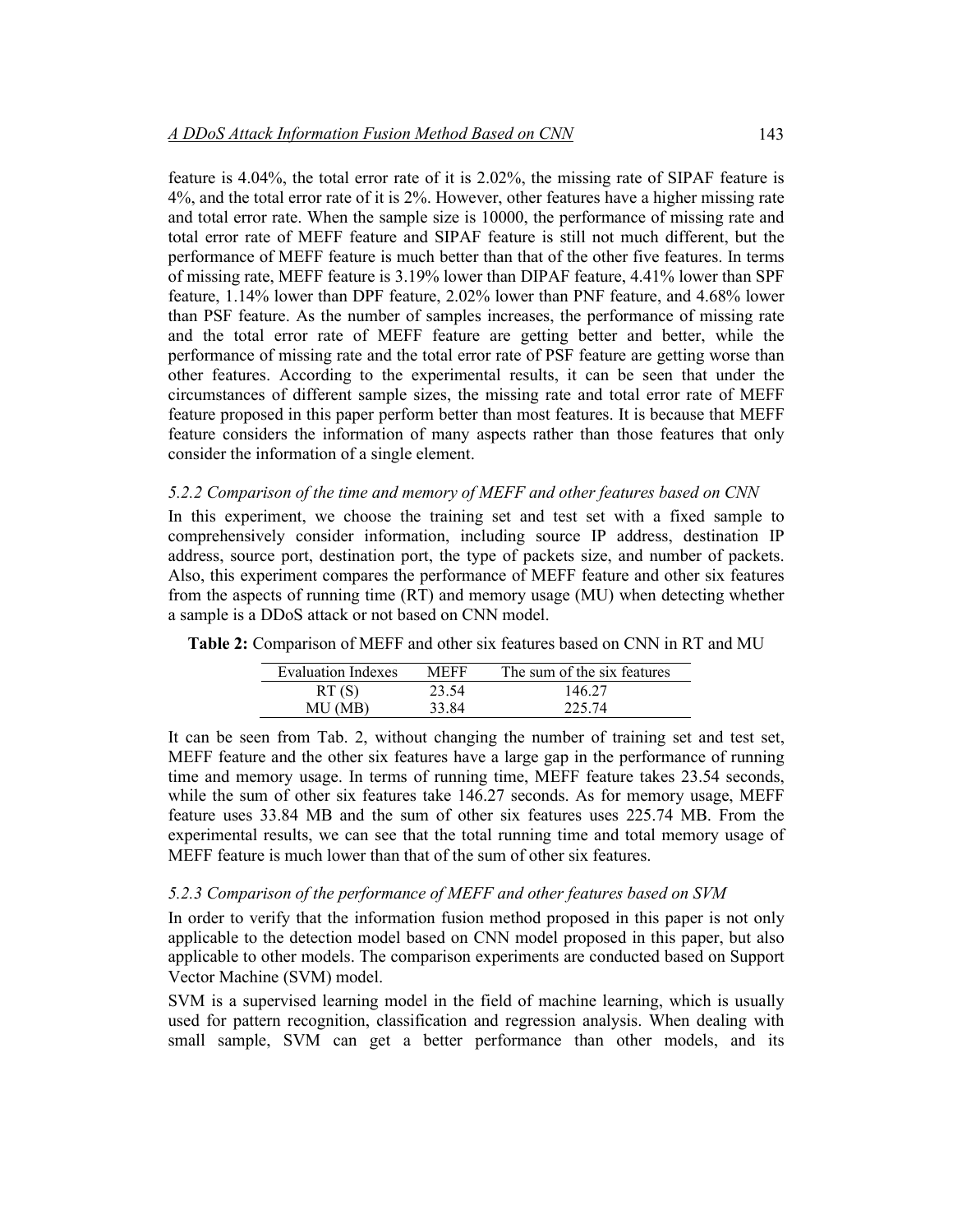generalization performance is higher. This paper selects C-SVM model and the kernel function is radial basis function. In this experiment, we set the parameter c is 1 and g is 0.1 based on matlab platform.



**Figure 2:** Comparison of detection rate in different test set samples based on SVM

From Fig. 2, based on SVM model, MEFF, SIPAF, DIPAF, SPF, DPF, PNF and PSF still have high detection rates. When the sample size of test set is 500, the detection rate of each feature is 80%. When the sample size is 1000, the detection rates of MEFF feature and SIPAF feature are around 90%, while that of PNF, SPF and DIPAF feature are lower than 85%, indicating that the detection effect of MEFF feature and SIPAF feature is significantly better than that of them. When the number of test set is 2000, the detection rates of PNF, SPF and DIPAF are significantly higher than that of other features, and their detection rates are increased by 6%. When the sample size is more than 2000, the detection rate of each feature grows slowly and becomes steadily. However, it can be clearly seen that MEFF and SIPAF have the same detection rate and always maintain a high detection rate. In particular, when the sample size is larger, for example, when the sample size is 10000, the detection rates of MEFF, SIPAF and PSF are more than 95%. By comparing PSF feature based on CNN model and SVM model, we can find that PSF feature are more applicable to SVM model, because based on CNN model, the detection rate of PSF feature is the lowest among all features, but based on SVM model, the detection rate is at a higher level. The MEFF feature proposed in this paper can maintain a high detection rate based on CNN model and SVM model. It can be seen that MEFF feature proposed in this paper can effectively fuse the information of multiple elements and detect DDoS attacks correctly.

**Table 3:** Comparison of different test set samples based on SVM in MR and ER

| Feature      | Evaluation | Number of Test Set |      |             |       |       |
|--------------|------------|--------------------|------|-------------|-------|-------|
|              | Indexes    | 500                | 1000 | <b>2000</b> | 5000  | 10000 |
| <b>MEFF</b>  | $MR(\%)$   | 20                 | 11   | 84          | 4 2 8 | 2.09  |
|              | ER $(\% )$ | 10                 | 5.5  | 4.2         | 2.14  | 1.25  |
| <b>SIPAF</b> | $MR(\%)$   | 20                 | 10.6 | 82          | 4.16  | 1.86  |
|              | ER $(%)$   | 10                 | 53   | 4 I         | 2.08  | 111   |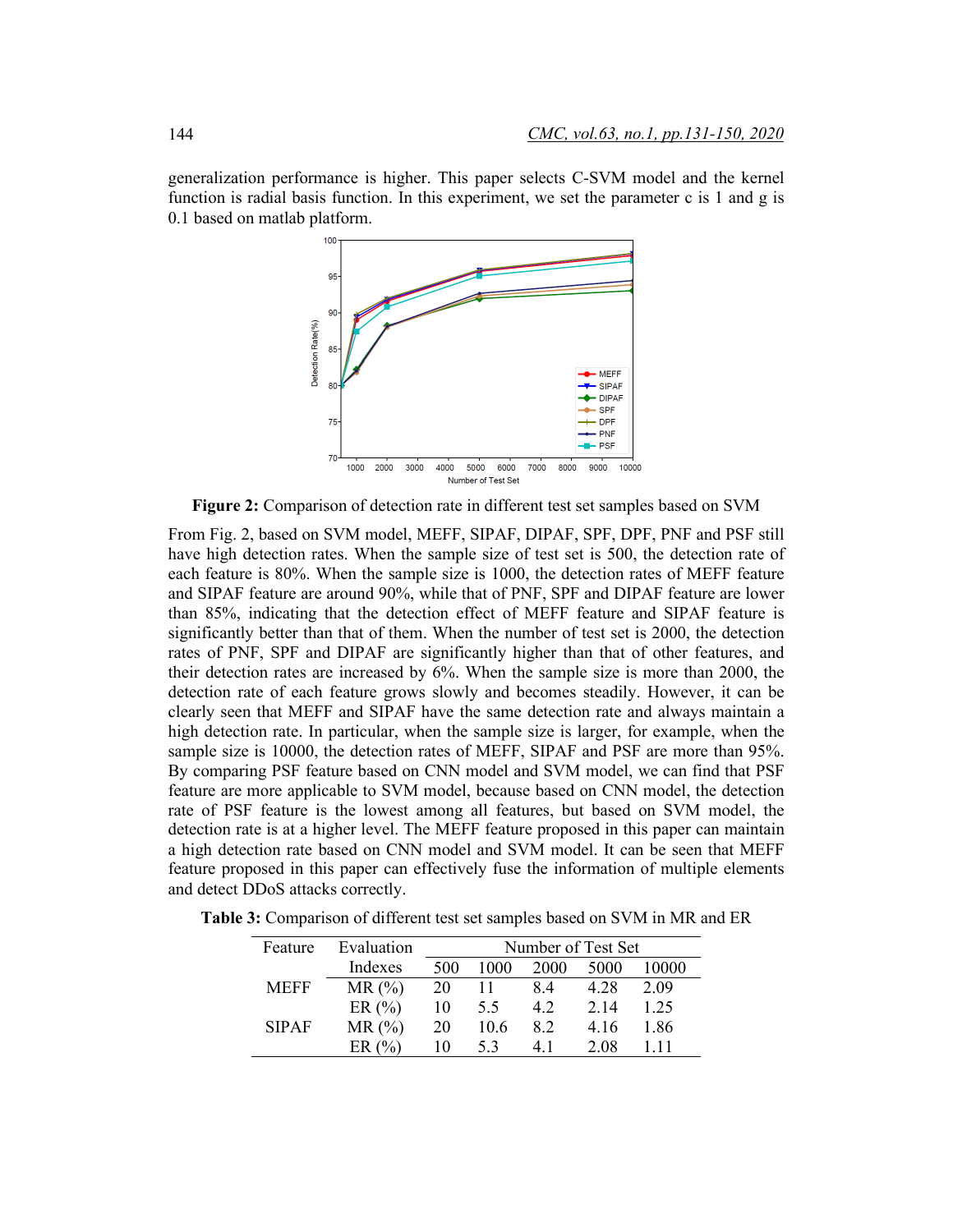| A DDoS Attack Information Fusion Method Based on CNN |  |
|------------------------------------------------------|--|
|                                                      |  |

| <b>DIPAF</b> | MR(%)      | 20 | 17.8 | 11.8 | 8.04 | 6.95 |
|--------------|------------|----|------|------|------|------|
|              | ER $(\% )$ | 10 | 8.9  | 5.9  | 4.02 | 4.15 |
| <b>SPF</b>   | MR(%)      | 20 | 18.2 | 12   | 7.68 | 6.12 |
|              | ER $(\% )$ | 10 | 9.1  | 6    | 3.84 | 3.06 |
| <b>DPF</b>   | $MR(\%)$   | 20 | 10.2 | 8    | 4.08 | 1.81 |
|              | ER $(\% )$ | 10 | 5.1  | 4    | 2.04 | 0.91 |
| <b>PNF</b>   | MR(%)      | 20 | 8    | 11.9 | 7.32 | 5.55 |
|              | ER $(\% )$ | 10 | 4    | 5.95 | 3.66 | 2.78 |
| <b>PSF</b>   | MR(%)      | 20 | 12.6 | 9.2  | 4.92 | 2.84 |
|              | ER $(%)$   | 10 | 71   | 5.05 | 2 76 | 1.98 |

As can be seen from Tab. 3, with the increase of the number of test set, the missing rate and the total error rate of each feature show a declining trend. When the sample size is 500, the missing rate of each feature is 20%, and the total error rate is 10%. It can be seen that in the case of small samples, the missing rate and total error rate of every feature are relatively high. When sample size of test set is 1000, the missing rate and total error rate of SPF feature are the highest among all features, they are 18.2% and 9.1% respectively. When the sample size is 2000, MEFF, SIPAF and DPF feature maintain relatively low missing rate and total error rate, they are around 8%. When the sample size is 10000, the total error rate of MEFF feature is 1.25%, the total error rate of SIPAF feature is 1.11%, and the maximum total error rate among these features is DIPAF feature, it is 4.15%. It can be seen that with the increase of sample size, the missing rate and the total error rate of each feature are becoming lower and lower, which indicates that these features can detect DDoS attacks better. However, the missing rate and total error rate of MEFF feature are generally lower than that of most features, which means that MEFF feature can effectively fuse the information of multiple elements.

**Table 4:** Comparison of MEFF and other six features based on SVM in RT and MU

| <b>Evaluation Indexes</b> | <b>MEFF</b> | The sum of the six features |
|---------------------------|-------------|-----------------------------|
| RT(S)                     | 96          | 101.44                      |
| MU (MB)                   | 19.64       | 125.57                      |

It can be seen from Tab. 4 that the running time and memory usage of MEFF are significantly lower than that of other six features when the samples are unchanged. From Tab. 4, the running time of MEFF feature is only 9.6 seconds while the running time of the sum of other six features needs 101.44 seconds based on SVM model. At the same time, the memory usage of MEFF feature is small and it is much less than that of the sum of six multiple elements features. The memory usage of MEFF feature is 19.64 MB, and that of the sum of other six features is 125.57 MB. From the experimental results, it can be seen that MEFF feature performs better in terms of running time and memory usage. MEFF feature can consider multi-element information and take the shortest running time and the least memory usage.

# *5.2.4 Comparison of the performance of MEFF and NWMEFF based on CNN*

In order to verify the validity of weights in MEFF feature. In this paper, we conduct a comparative experiment to compare the accuracy of each batch of MEFF feature and no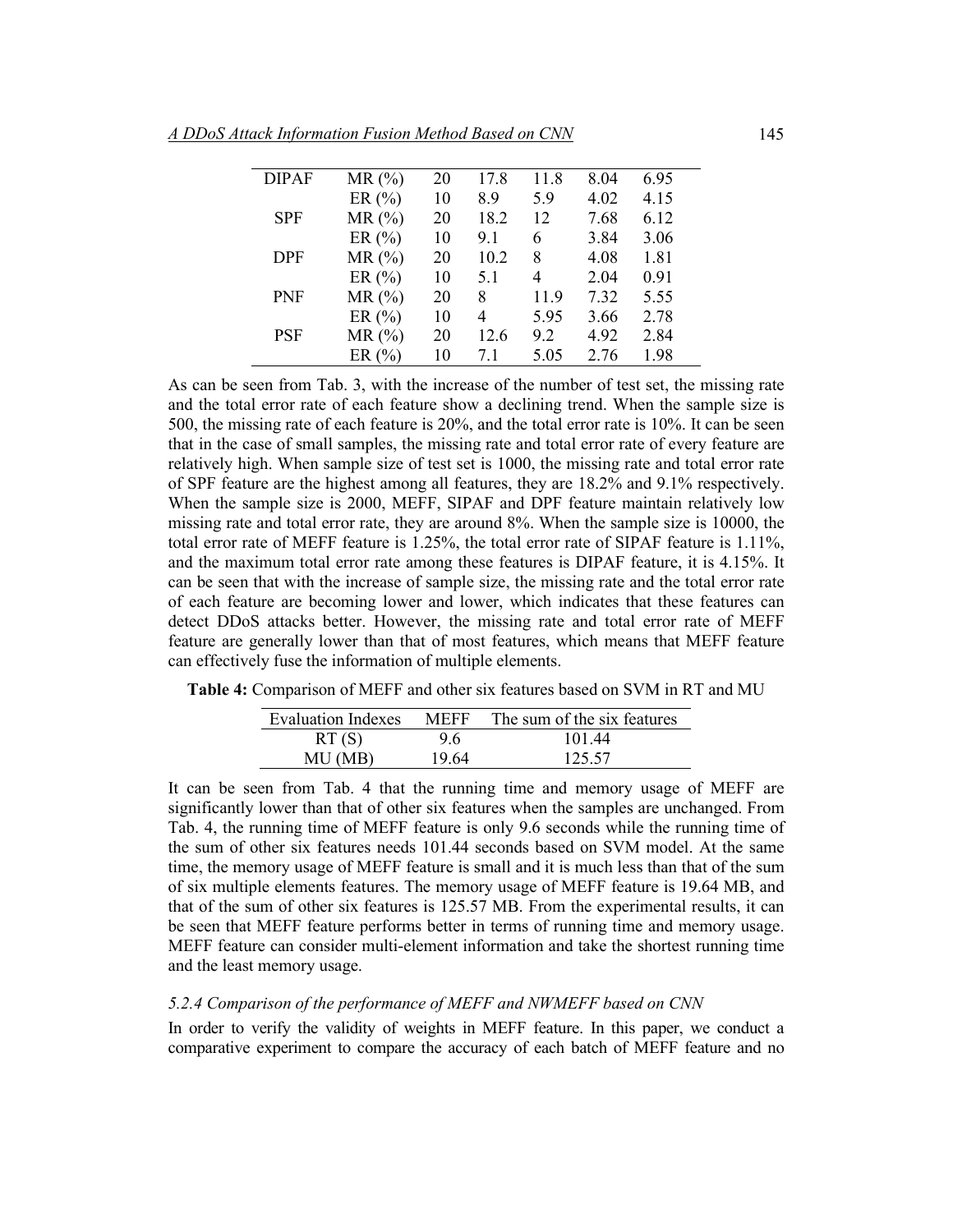

weight MEFF feature (NWMEFF) in the training process based on the CNN model, and compare the detection rate, missing rate, error rate of MEFF and NWMEFF during testing.

**Figure 3:** Statistical eigenvalue of MEFF and NWMEFF in normal flow

It can be seen from Fig. 3 that the eigenvalue of MEFF is relatively concentrated than that of NWMEFF. Since MEFF feature takes into account the importance of every element feature and measures each feature by weight, the eigenvalue of MEFF is relatively stable and does not fluctuate much. On the contrary, the eigenvalue of NWMEFF fluctuates greatly, the maximum value is more than 10 and the minimum value is less than 2. From Fig. 3, we can see that in the 500th sampling time, the 1500th sampling time and the 6000th sampling time, the value of NWMEFF is at the peak of network access, and it is likely to be misjudged as an attack. However, the value of MEFF is relatively stable, so misjudgment will not occur.



**Figure 4:** Statistical eigenvalue of MEFF and NWMEFF in attack flow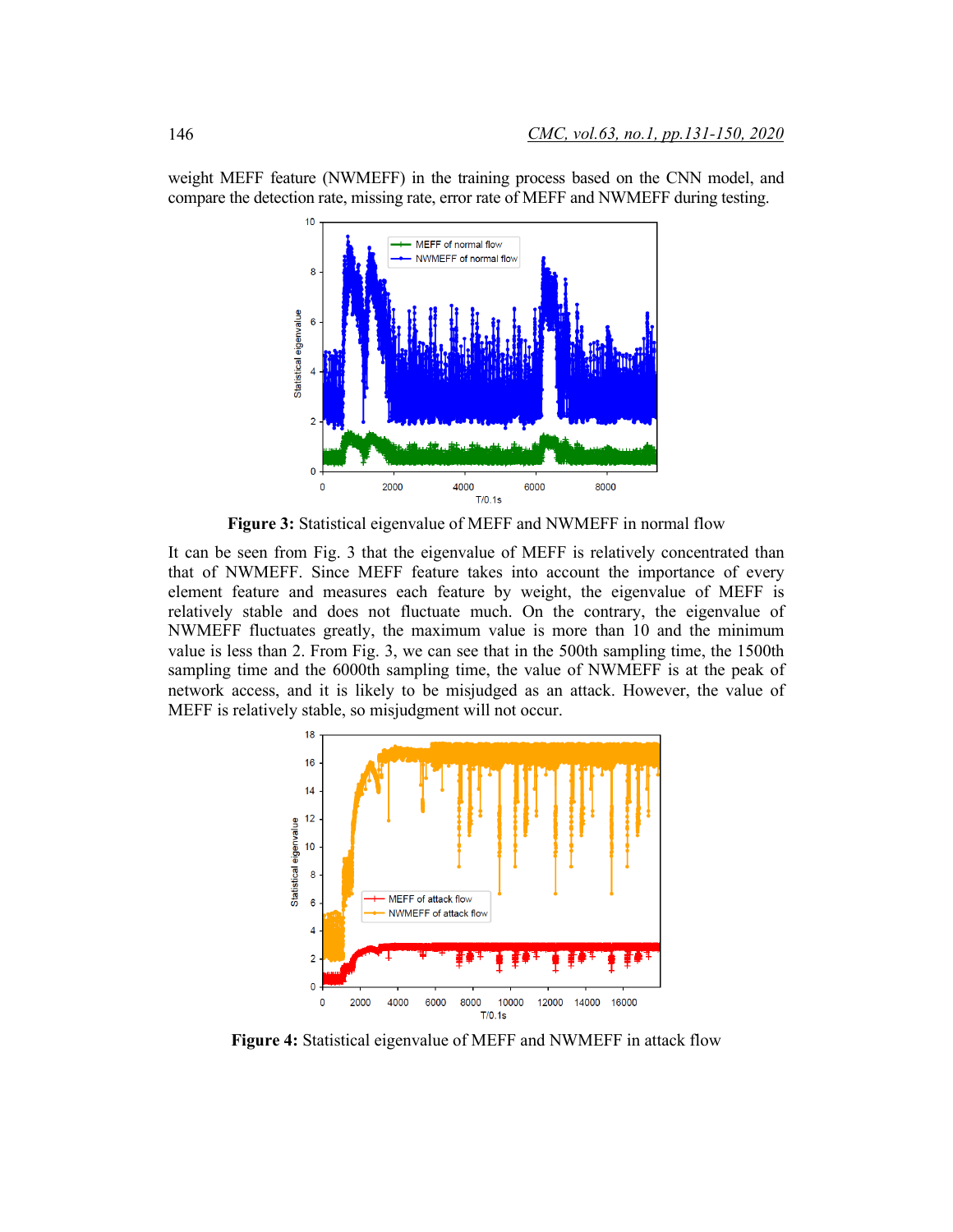As can be seen from Fig. 4, at the beginning of attack, the eigenvalue of NWMEFF fluctuates greatly from 2 to 16. There are several fluctuations during the middle and late stages of the attack. Therefore, the attack flow may be misjudged as normal flow based on NWMEFF feature. However, MEFF does not fluctuate much in the early and late stages of an attack, so the possibility of misjudgment is much lower.

Fig. 5 shows the comparison of accuracy of MEFF and NWMEFF during training. At the beginning of training, the accuracy of NWMEFF is higher than that of MEFF feature. From the batch of 20th, the accuracy of MEFF is higher than that of NWMEFF feature, the accuracy of MEFF feature is around 80%. In the batch of 40th, the accuracy of MEFF is nearly up to 90%. It can be seen from Fig. 5 that the accuracy of MEFF is basically higher than that of NWMEFF during training. In the case of normal flow and attack flow, the eigenvalue of NWMEFF fluctuates greatly, which makes it impossible to accurately express the network situation at that time and prone to wrong judgment. However, the eigenvalue of MEFF is relatively stable and the possibility of wrong judgment is small. Therefore, in the whole training process, the accuracy of MEFF is relatively higher than that of NWMEFF.



**Figure 5:** Comparison of accuracy of MEFF and NWMEFF during training

**Table 5:** Comparison of MEFF and NWMEFF in DR, FR, MR and ER

| Feature     | <b>Evaluation Indexes</b> |       |                  |  |  |
|-------------|---------------------------|-------|------------------|--|--|
|             | $(% ^{6}$<br>DR.          | MR(%) | $($ %<br>FR      |  |  |
| <b>MEFF</b> | 93.76                     | 6.24  | 3.70             |  |  |
| NWMEFF      | 89 93                     | 10.07 | 6.6 <sup>1</sup> |  |  |

It can be seen from Tab. 5 that the detection rate of MEFF feature is more than that of NWMEFF feature. The missing rate of MEFF is 6.24%, and the missing rate of NWMEFF is 10.07%. The error rate of MEFF is much less than that of NWMEFF, the error rate of MEFF feature is 3.70%. The reason why the performances of MEFF feature are better than those of NWMEFF feature is that the weight of each feature is different. By increasing and decreasing the weight of every feature, MEFF can more accurately express the current network flow.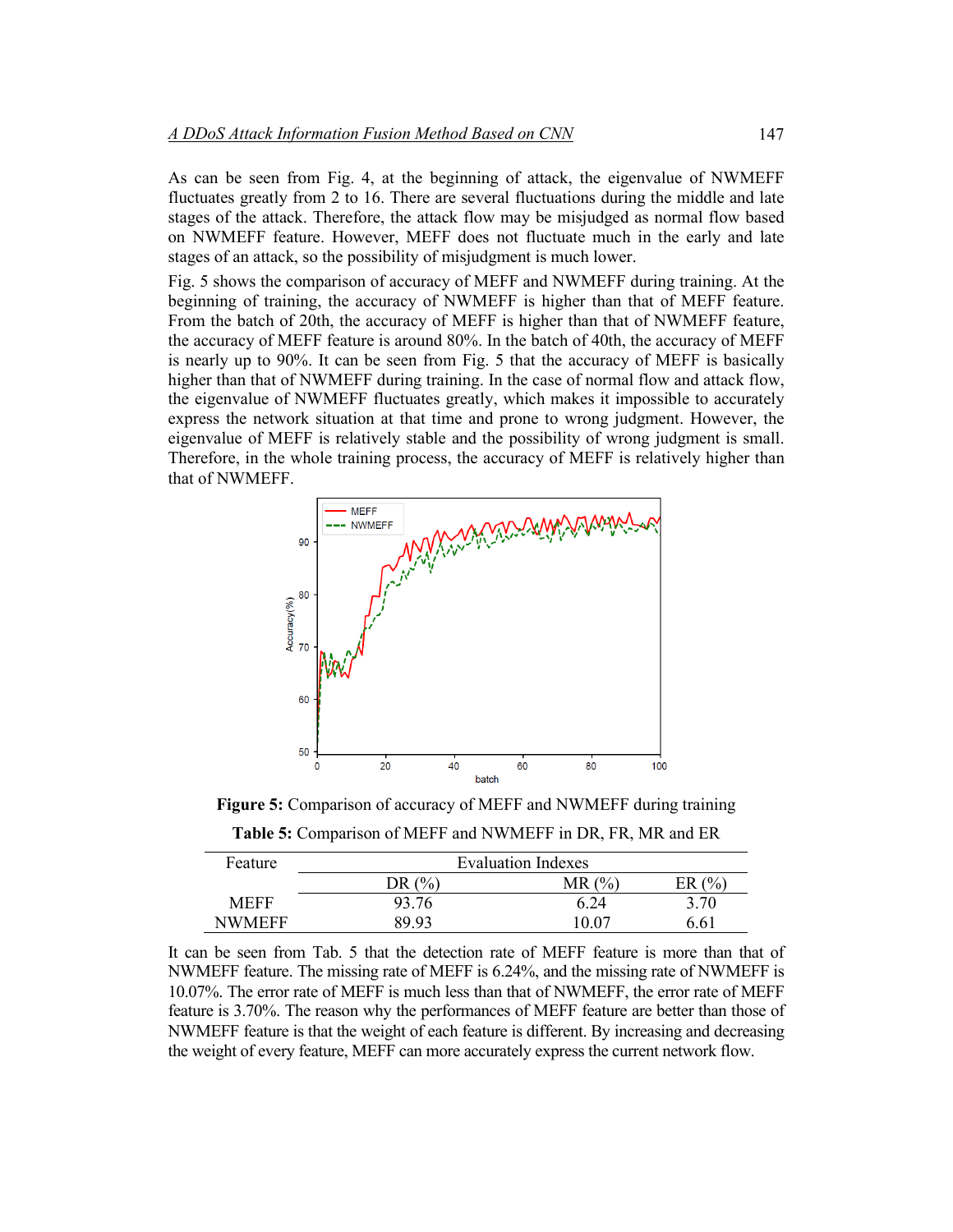According to the experiments above, it can be seen that MEFF feature has a high detection rate, low missing rate and total error rate based on both CNN model and SVM model. Detecting DDoS attacks through MEFF feature runs faster and uses less memory. DPF feature has a high detection rate under the SVM model, but a low detection rate under the CNN model, indicating that DPF feature is only applicable to the SVM model. According to experiments, it can be found that the detection rate of MEFF feature is generally higher than that of other features, and the running time and memory usage are lower when other features' information is taken into account. Furthermore, the weight of MEFF can effectively measure the importance of each element feature, effectively fuse features, and the accuracy is high. To sum up, the information fusion method proposed in this paper can effectively fuse the information of multi-element features and consider the information of multiple element features at the same time, which cause the detection rate is high, missing rate is low and total error rate is low. Furthermore, this method is not only applicable to the CNN detection model proposed in this paper, but also applicable to other models.

#### **6 Conclusion**

In the context of Big Data, DDoS attack is of diversity, abruptness and high traffic. Many methods based on single-element leads to large resources consumption, high missing rate, and low detection rate. This paper proposes a DDoS attack information fusion method based on CNN for multi-element data, which fuses the information of multi-element data. By using the information fusion classification model proposed in this paper to detect DDoS attack, it is found that the information fusion method has a fast processing speed, low memory consumption, high detection rate, low missing rate and total error rate.

A possible goal for our future research would be to consider multiple source heterogeneous data in the field of information fusion.

**Acknowledgement:** This work was supported by the Hainan Provincial Natural Science Foundation of China [2018CXTD333, 617048]; National Natural Science Foundation of China [61762033, 61702539]; Hainan University Doctor Start Fund Project [kyqd1328]; Hainan University Youth Fund Project [qnjj1444].

**Conflicts of Interest:** The authors declare that they have no conflicts of interest to report regarding the present study.

#### **References**

**Arbor Networks** (2018): 13th worldwide infrastructure security report. https://pages.arbornet works.com/rs/082-KNA-087/images/13th Worldwide Infrastructure Security Report.pdf.

**Antonakakis, M.; April, T.; Bailey, M.; Bernhard, M.; Bursztein, E. et al.** (2017): Understanding the Mirai botnet. *USENIX Security Symposium*, pp. 1093-1110.

**Cheng, J.; Tang, X.; Yin, J.** (2017): A change-point DDoS attack detection method based on half interaction anomaly degree. *International Journal of Autonomous and Adaptive Communications Systems*, vol. 10, no. 1, pp. 38-54.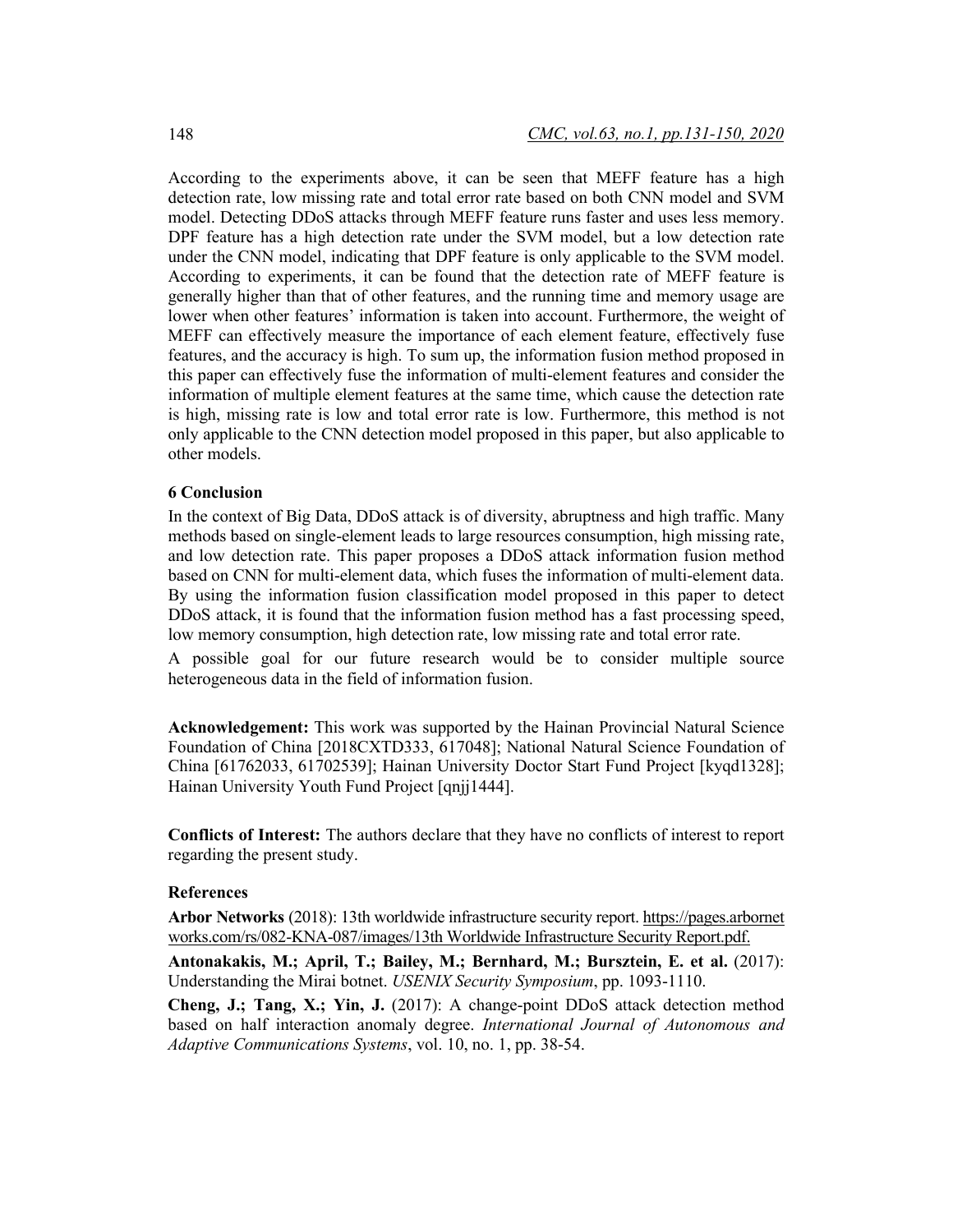**Cheng, J.; Xu, R.; Tang, X.; Sheng, V. S.; Cai, C.** (2018): An abnormal network flow feature sequence prediction approach for DDoS attacks detection in big data environment. *Computers, Materials and Continua*, vol. 55, no. 1, pp. 95-119.

**Cheng, J.; Zhang, C.; T, X.; Sheng, V. S.; Dong, Z. et al.** (2018): Adaptive DDoS attack detection method based on multiple-kernel learning. *Security and Communication Networks*, vol. 2018.

**Cheng, J.; Zhou, J.; Liu, Q.; Tang, X.; Guo, Y.** (2018): A DDoS detection method for socially aware networking based on forecasting fusion feature sequence. *Computer Journal*, vol. 61, no. 7, pp. 959-970.

**China Internet Network Information Center** (2018): Statistical report on the development of China's Internet. http://www.cac.gov.cn/2018-08/20/c1123296882.htm.

**Costa, P. C.; Yu, B.; Atiahetchi, M.; Myers, D.** (2018): High-level information fusion of cyber-security expert knowledge and experimental data. *International Conference on Information Fusion*, pp. 2322-2329.

**Esposito, C.; Castiglione, A.; Palmieri, F.; Ficco, M.; Dobre, C. et al.** (2018): Eventbased sensor data exchange and fusion in the Internet of things environments. *Journal of Parallel and Distributed Computing*, vol. 118, no. 2, pp. 328-343.

**Golestan, K.; Khaleghi, B.; Karray, F.; Kamel, M. S.** (2016): Attention assist: a highlevel information fusion framework for situation and threat assessment in vehicular ad hoc networks. *IEEE Transactions on Intelligent Transportation Systems*, vol. 17, no. 5, pp. 1271-1285.

**Guo, Y.; Yin, C.; Li, M.; Ren, X.; Liu, P.** (2018): Mobile e-commerce recommendation system based on multi-source information fusion for sustainable e-business. *Sustainability*, vol. 10, no. 1, pp. 147.

**Idhammad, M.; Afdel, K.; Belouch, M.** (2018): Semi-supervised machine learning approach for DDoS detection. *Applied Intelligence*, vol. 48, no. 10, pp. 3193-3208.

**Li, X.; Lu, Y.; Liu, S.; Nie, W.** (2018): Network security situation assessment method based on markov game model. *KSII Transactions on Internet and Information Systems*, vol. 12, no. 5, pp. 2414-2428.

**Lian, J.; Zhang, F.; Xie, X.; Sun, G.** (2018): Towards better representation learning for personalized news recommendation: a multi-channel deep fusion approach. *International Joint Conference on Artificial Intelligence*, pp. 3805-3811.

**Lin, L.** (2016): Multi-sensor information fusion method based on BP neural network. *International Journal of Online Engineering*, vol. 12, no. 5, pp. 53-57.

**Liu, J.; Pan, H.; Zhang, J.; Zhang, Q.; Zheng, Q.** (2017): Detecting bogus messages in vehicular ad-hoc networks: an information fusion approach. *China Conference on Wireless Sensor Networks*, vol. 812, pp. 191-200.

**Liu, S.; Cai, Z.; Xu, H.; Xu, M.** (2015): Towards security-aware virtual network embedding. *Computer Networks*, vol. 91, pp. 151-163.

**MüUller, W.; Kuwertz, A.; Mühlenberg, D.; Sander, J.** (2017): Semantic information fusion to enhance situational awareness in surveillance scenarios. *IEEE International Conference on Multisensor Fusion and Integration for Intelligent Systems*, pp. 397-402.